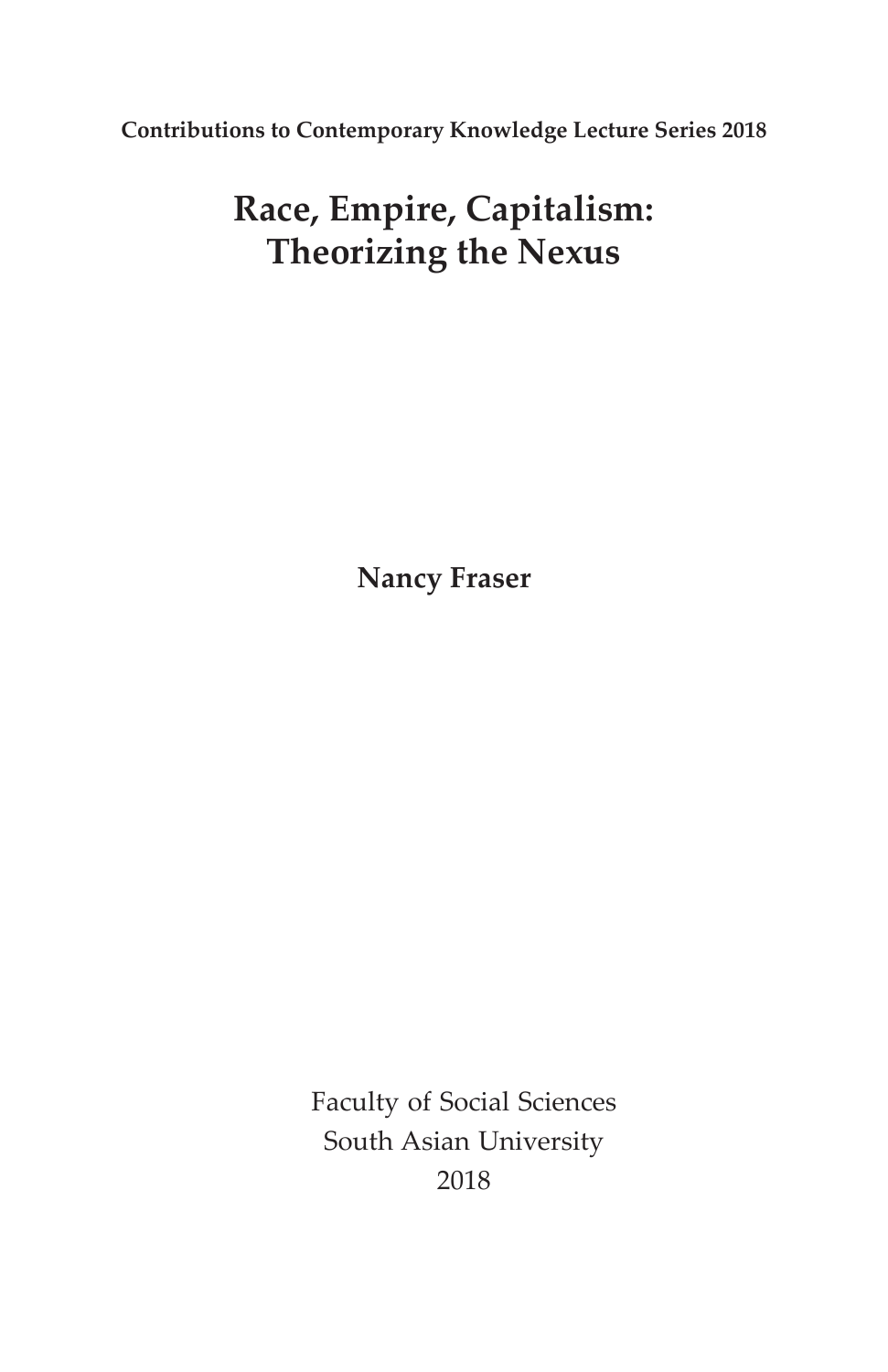

This document is published by the Faculty of Social Sciences, South Asian University, Chanakyapuri, New Delhi 110 021, India.

FSS Webpage: http://www.sau.ac.in/academics/faculties/faculty-of-socialsciences.html

© Copyright Faculty of Social Sciences, South Asian University and Nancy Fraser, 2018.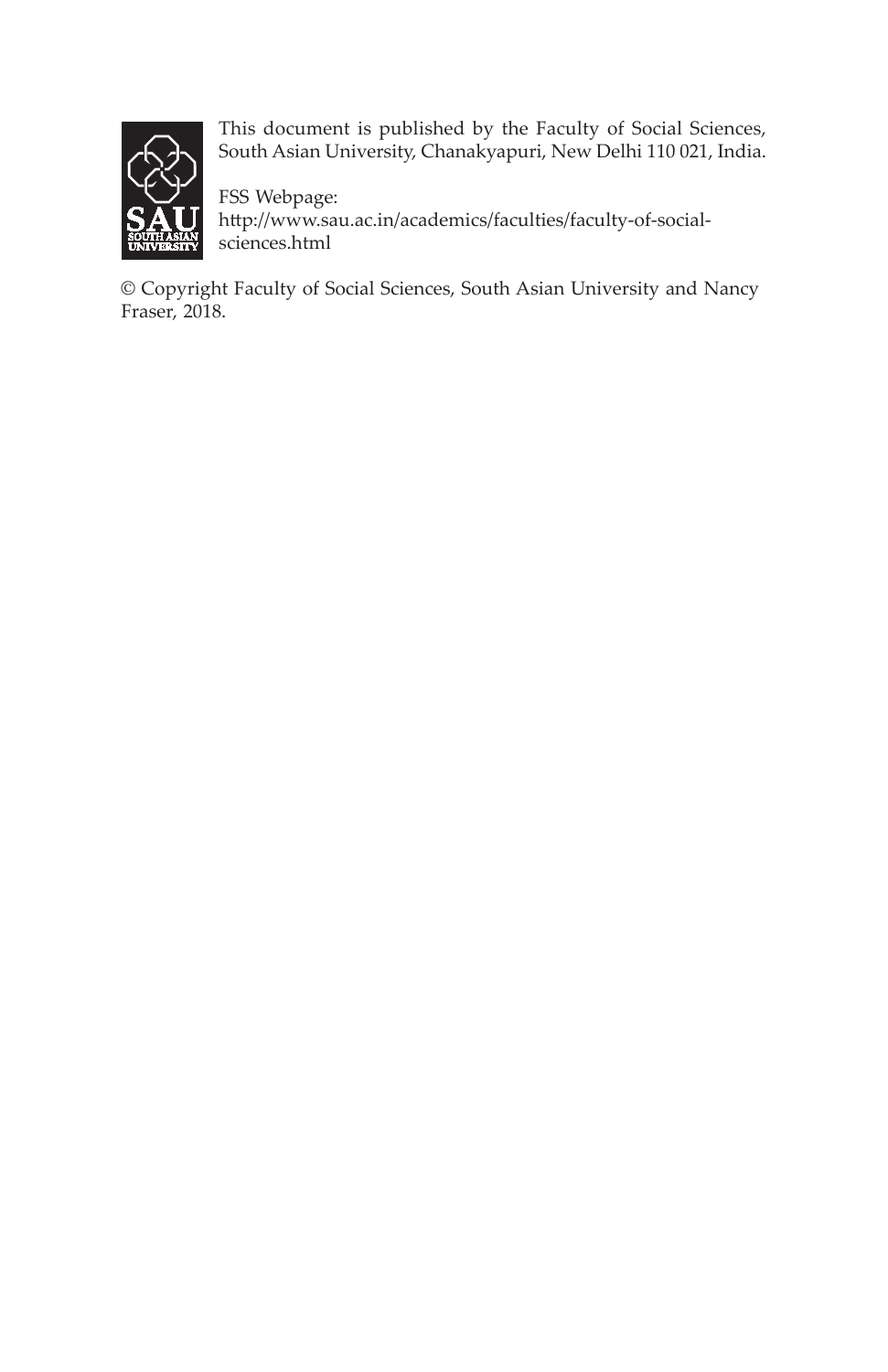### **Contents**

| Message from the Dean                                  | 5  |
|--------------------------------------------------------|----|
| South Asian University and Faculty of Social Sciences  | 9  |
| Contributions to Contemporary Knowledge Lecture Series | 11 |
| Brief Curriculum Vitae of Professor Nancy Fraser       | 13 |
| Race, Empire, Capitalism: Theorizing the Nexus         | 15 |
| Acknowledgments                                        | 39 |
| Rosa Luxemburg Stiftung                                | 40 |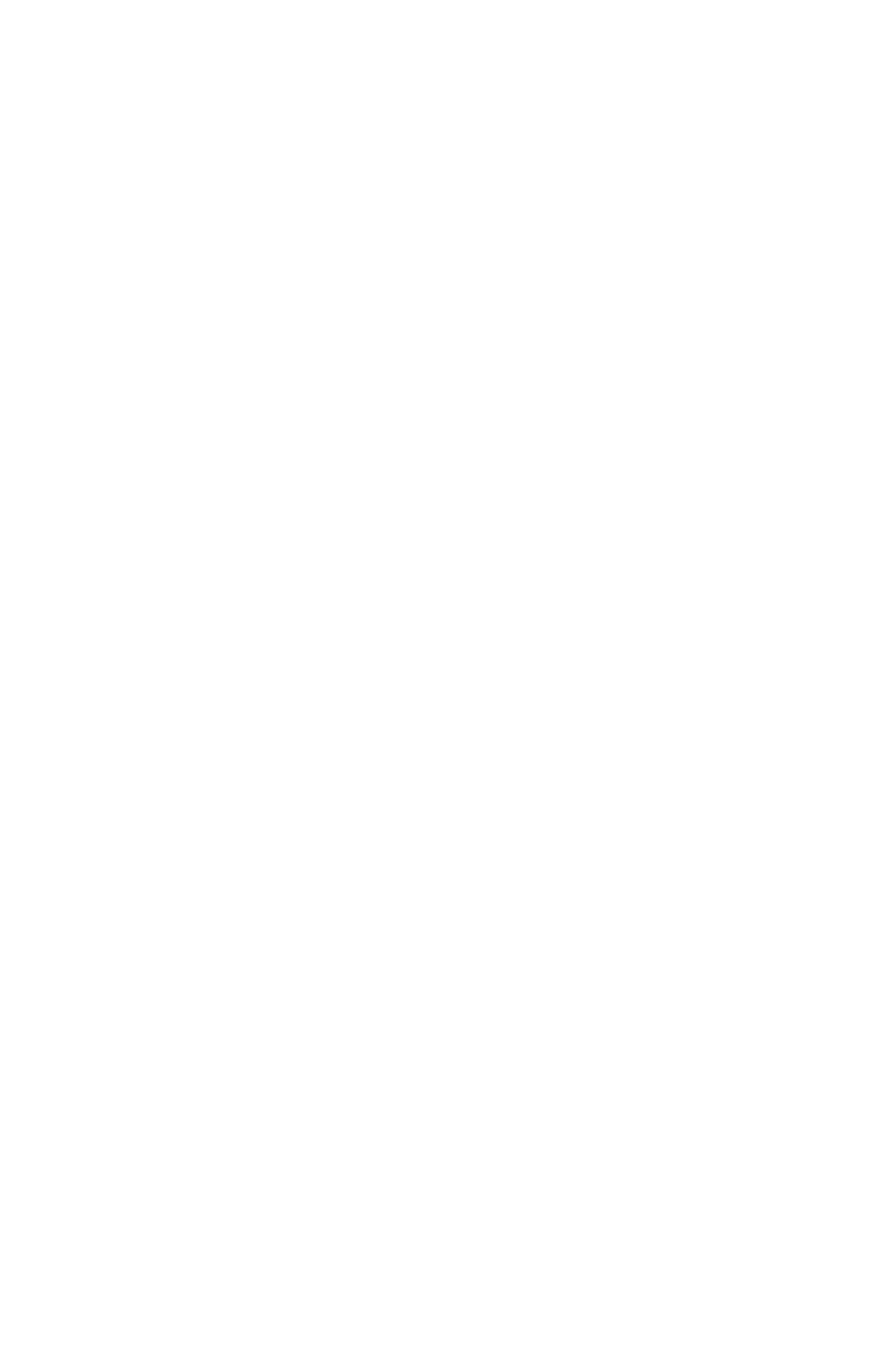### Message from the Dean

It gives me great pleasure to see this many people gathered here today to listen to someone speak. All of us are well aware that the public sphere in our backyard in this entire region is rapidly shrinking, and along with it the space we have for reasonable debate and discourse. But even so, throughout South Asia, despite the odds, sensible people are engaged in creating spaces for critical reflection as best as they can. I see this series, 'Contributions to Contemporary Knowledge' and today's lecture in this context.

But this is also a moment for reflection on what we have attempted over the years. The Faculty of Social Sciences has taken great efforts in designing and organizing this series since 2013. This annual event adds to other public engagements FSS has initiated since 2011. In terms of our collective understanding, the efforts undertaken by FSS are not simply intellectual and academic in nature, but also public, social and political. In the long run, we hope that our efforts would reach the publics of the countries in South Asia from where we draw our students, colleagues, funds, identity and above all, inspiration.

When FSS was established in 2011, many of us who opted to come here to teach were well aware that the path we had chosen was an uphill one. By now, we have faced many hurdles; we have won some battles and have lost many others. But the goal still remains the same. That is, within the overall idea of the South Asian University, to build a Faculty that would be South Asian in character in real terms and not simply as a matter of rhetoric. Our courses, our pedagogy in general, where we recruit our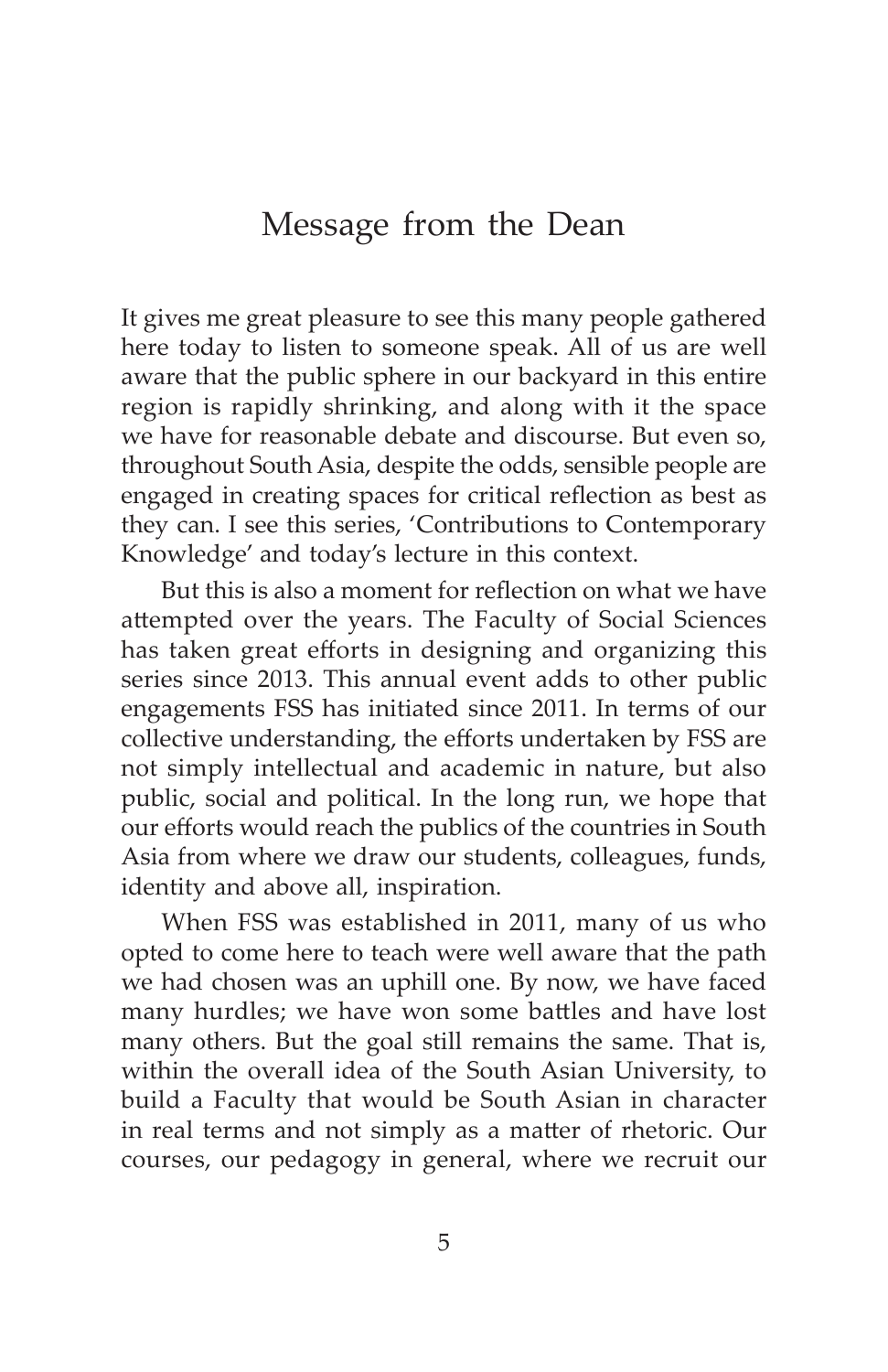colleagues and admit our students, the conferences we organize and our intellectual outreach activities are all supposed to point in this direction. As individuals, some of us have been more successful in this endeavor than others, and some academic programs have been more committed and consistent in striving for this goal than others. But the steadfast commitment to a regional university where we could teach on our own terms, think in our own terms and showcase our own work in forums we build as we feel fit does not mean that we are not open to ideas from other parts of the world. In fact, while very open to a plurality of ideas that makes sense to us irrespective of their geographic origins, what we insist on is the need to create our own intellectual and professional futures unshackled by bonds of colonialism, parochial local nationalisms as well as global agendas, which we have not authored. In this scheme of things, we have a serious interest in contributing towards theorizing from the Global South. In doing so, a specific preoccupation must necessarily be in our minds. That is, how best could we practically de-center the Euro-American thought that continue to hold sway in the center of historical and intellectual practice in South Asia without falling into the trap of parochial nativism. If we can successfully do this, we also need to envisage the consequences when cultural practices from our region are translated into categories of social science, which derive their own power and legitimacy from a completely different historical and political lineage. It is my conviction that this historic challenge must be the guiding principle of the Faculty of Social Sciences at SAU and should outlast my colleagues and me.

If this can be achieved, I am confident that we can be the authors of our own history rather than its footnotes or its lost memories.

But as we come to the sixth edition of this lecture series, it is also now time for us to think what the future might hold for the series. In our part of the world, one cannot dream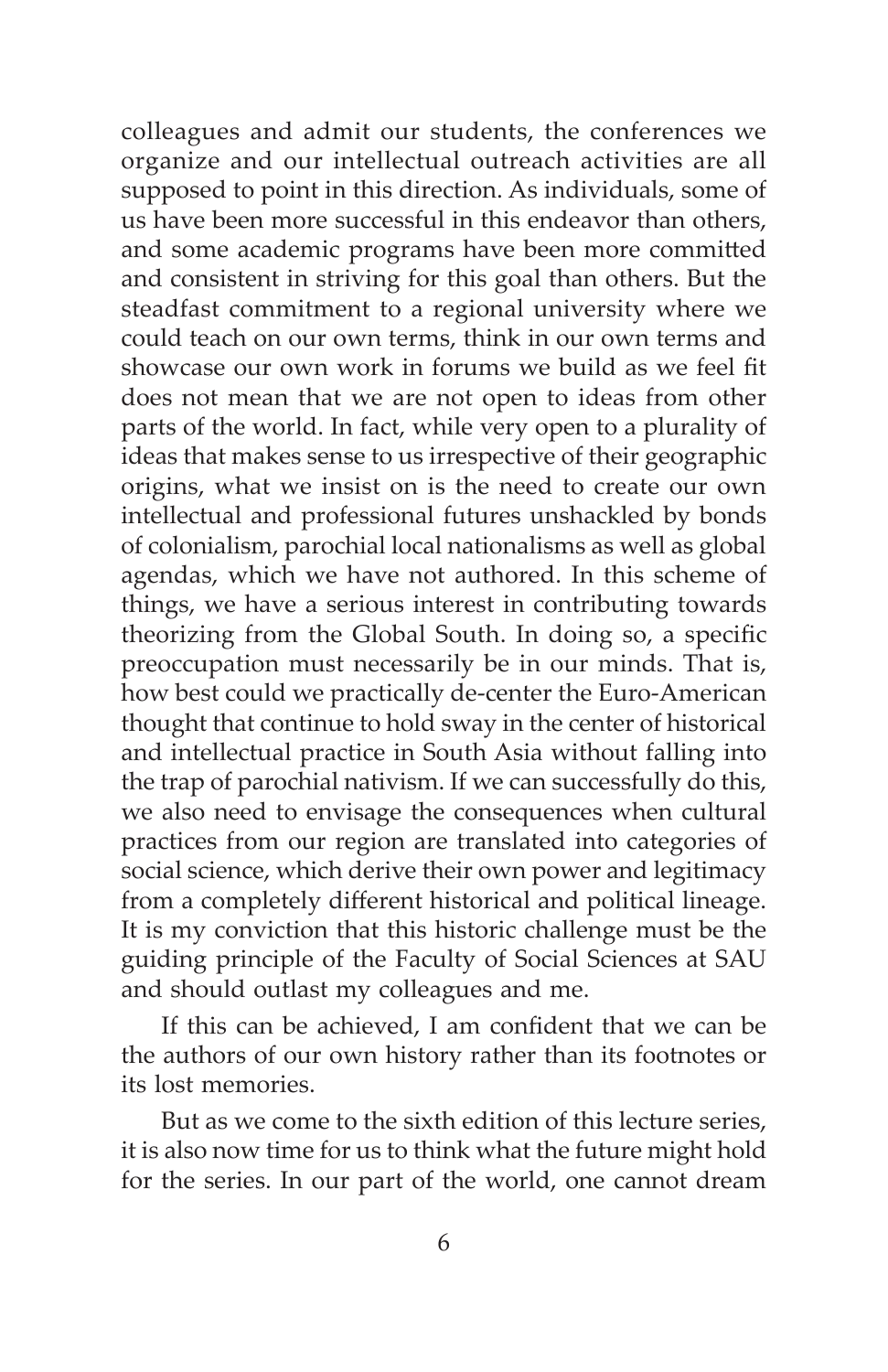beyond a point without being pragmatic at the same time. We started with a lecture by Prof Gananath Obeyesekere in 2013, followed by Prof S.D. Muni in 2014, Prof Keith Heart in 2015, Prof Sugata Bose in 2016 and Prof Faisal Devji in 2017. This year, we are thankful to Prof Nancy Fraser for accepting our invitation and coming to be with us all the way from New School for Social Research in New York. But as my Buddhist socialization informed me in my bygone youth, 'everything is impermanent, and all things eventually must come to an end.' This is a dictum all of us in South Asia are quite familiar with as a matter of local commonsense. The same has befallen our series albeit much earlier than we initially thought. Though we have spent many years building and fine-tuning this series as an institution that carries our identity and attitude to knowledge, the University informed us last year that from 2018, our funding would be drastically restricted. Knowing quite well the difficulties that an institution like ours survives amidst unenviable challenges, I accepted this reality. But instead of succumbing to this institutional reality and embracing an untimely intellectual death, we began to explore other possibilities. My colleague, Ravi Kumar took the lead in this effort, and through his work, Rosa Luxemburg Foundation, which has been our partner for many years, has come to our rescue. Prof Fraser is with us here today and for a few other engagements with other institutions in Delhi over the next few days, not only because of our efforts, but also because of the generosity of Rosa Luxemburg Foundation. I want to thank our colleagues in RLS for everything they have done and also my colleague Ravi Kumar for his leadership when it was most clearly needed.

This series of events also gives me some hope in a time when hope is in short supply. That is, with the help of sensible and generous people in our extended neighborhood, we hope, we might prevail despite the economics of reductionism and political in-hospitability of our times.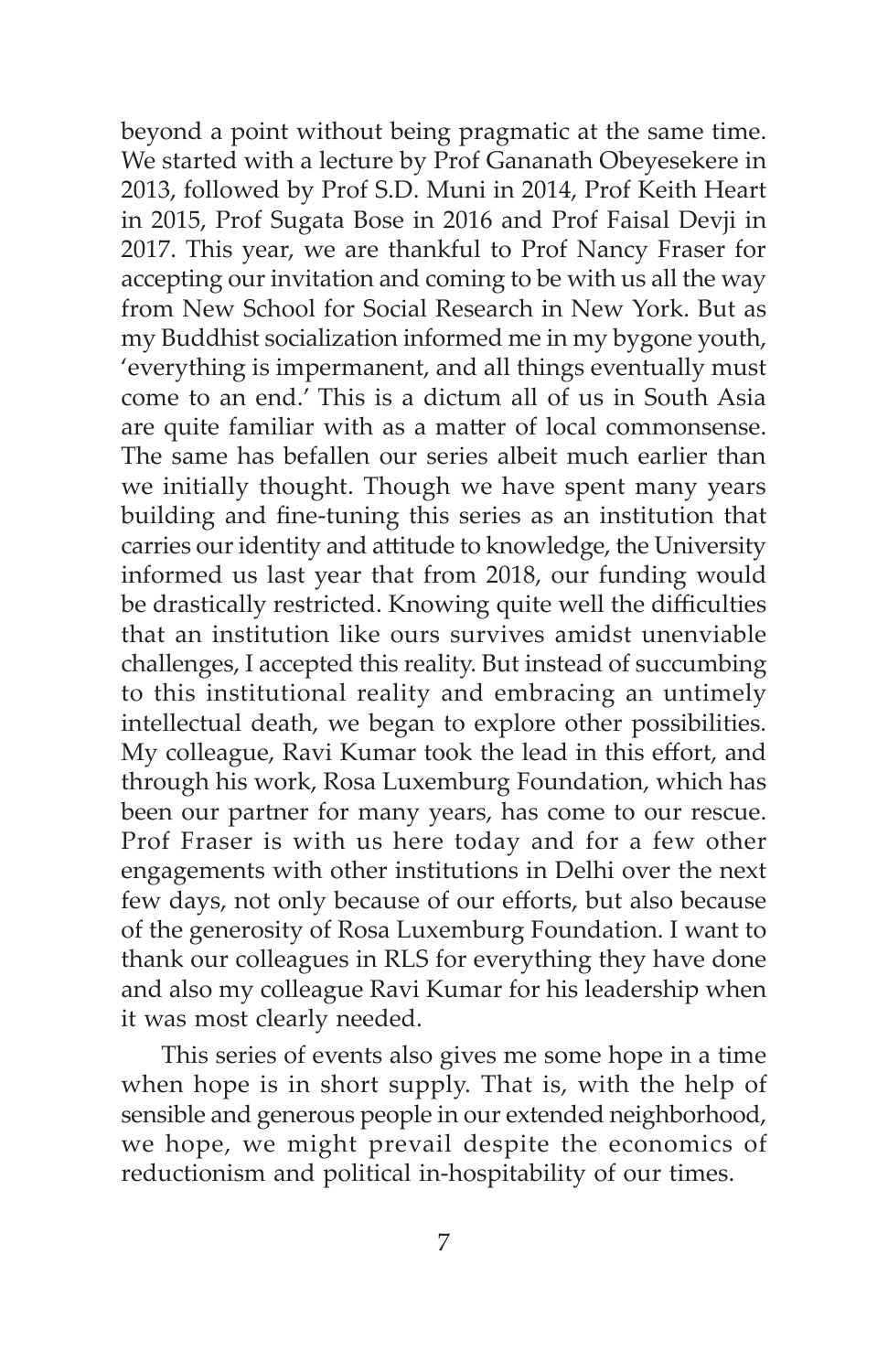I hope many of you will be enthusiastic partners in all of our activities in times to come.

Very sincerely,

 $\frac{1}{2}$ 

Sasanka Perera *Vice President and Dean, Faculty of Social Sciences South Asian University*  (19th March 2018)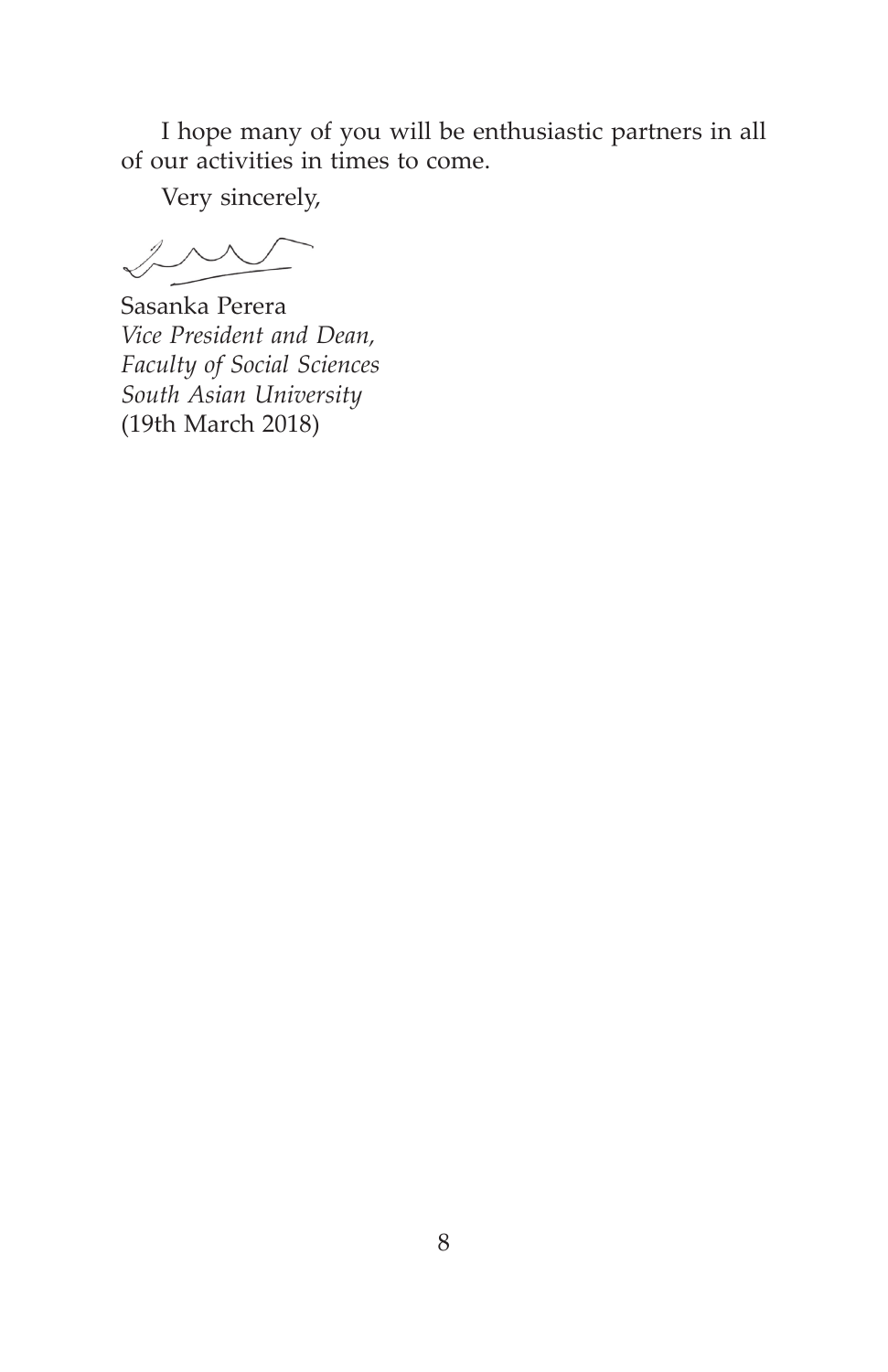### South Asian University and Faculty of Social Sciences

The dream of a university of South Asia and for South Asia had been discussed among many intellectuals from the region's countries for over ten years before it was actually established. It was a grand scheme with Faculties and Departments envisaged throughout the region. The idea of establishing the South Asian University (SAU) in the present form with its main campus in New Delhi was presented by the then Prime Minister of India at the 13th SAARC Summit in Dhaka in 2005. The concept note that outlined the structure of SAU provided for a middle path between government-funded and private education institutes to facilitate autonomy from bureaucratic stranglehold while maintaining social commitment towards the underprivileged. Prepared after a series of consultations across the SAARC countries, the note was submitted to the SAARC Governments to elicit their views. Following this, an interministerial Agreement for Establishment of South Asian University was signed on 04 April 2007, during the 14th SAARC Summit in New Delhi.

The university is at present based at Akbar Bhawan in Chankyapuri, New Delhi until it moves to its own campus, which is presently under construction in Maidan Ghari, New Delhi.

Classes in the university commenced in 2010. The Faculty of Social Sciences (FSS) was established in 2011 and at present hosts the Department of International Relations and the Department of Sociology. Both Departments at the moment have two batches of MA students while one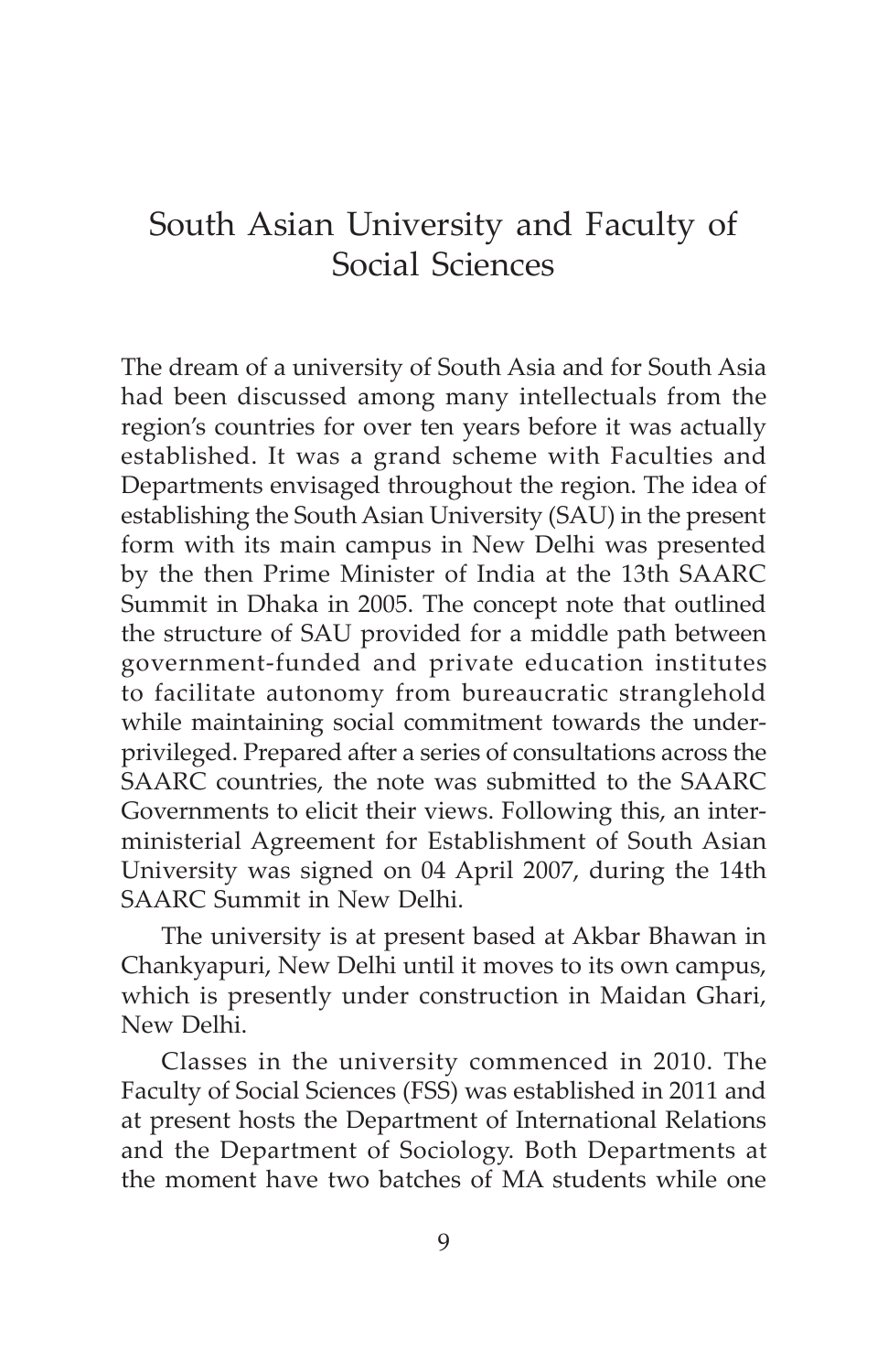batch has already graduated. These students come from across South Asia while teachers in the Faculty are drawn from Bangladesh, Nepal, India and Sri Lanka. MPhil and PhD programs in International Relations and Sociology commenced in 2013 and will enter its second year in 2014.

In addition to regular classes, the Department of Sociology has hosted the Sociology Seminar Series since 2011 while the streamlined Weekly Departmental Seminars has been presented by the Department of International Relations since 2013. In addition to these departmental initiatives, the Faculty of Social Sciences organizes two lecture series as its main intellectual outreach programs. These are Exploring South Asia Lecture Series (initially known as Reading South Asia), which was designed as an occasional lecture series, and has been in operation since 2012 while *Contributions to Contemporary Knowledge* is an annual event beginning from 2013.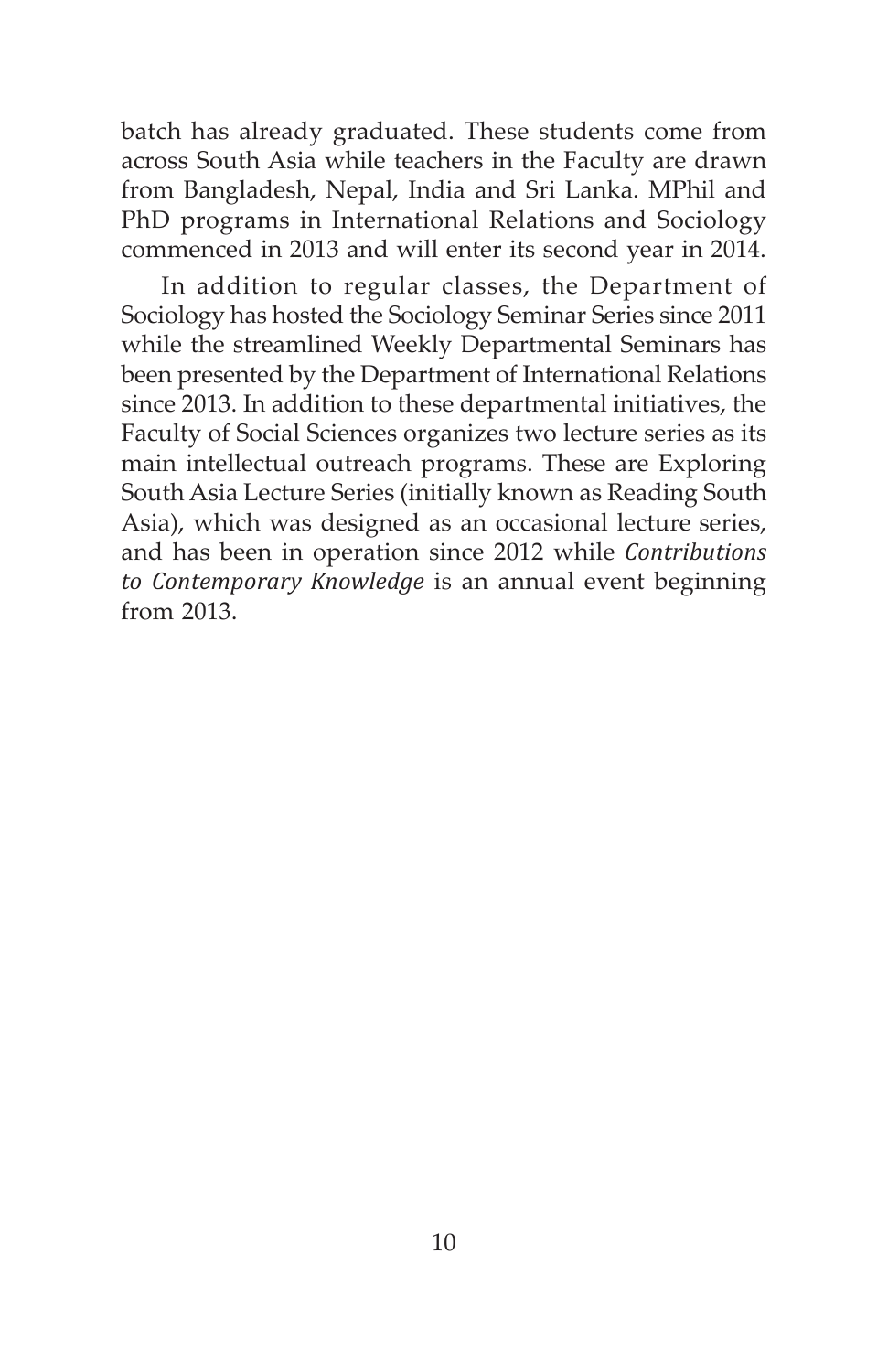### Contributions to Contemporary Knowledge Lecture Series

Starting in 2013, the *Contributions to Contemporary Knowledge* lecture series was initiated by the Faculty of Social Sciences at South Asian University to invite a distinguished scholar to present his or her work on a topic of broad relevance to South Asian studies usually every January. Organized by the Faculty of Social Sciences at South Asian University in collaboration with one of its constituent departments, this annual lecture series is part of the wider public engagement of the University. More specifically, the lecture series is designed as the main outreach activity of the Faculty of Social Sciences.

In 2013, *Contributions to Contemporary Knowledge* was presented in collaboration with the Department of Sociology. Professor Gananath Obeyesekere, Professor Emeritus of Anthropology, Princeton University, delivered the inaugural lecture in the series under the title, 'The Coming of Brahmin Migrants: The Sudra Fate of an Indian Elite in Sri Lanka.' In the second installment of the series presented in collaboration with the Department of International Relations in 2014, Professor S.D. Muni, Professor Emeritus of Jawaharlal Nehru University and Singapore National University spoke on 'Re-imagining South Asia: An Intellectual Agenda for the Next Generation of South Asians.**'** In the third installment in 2015 Prof Keith Hart, Centennial Professor of Economic Anthropology, Department of International Development, London School of Economics spoke on 'Gandhi as a Global Thinker: Legacies of the Anti-Colonial Revolution.' The 2016 lecture was delivered by Prof Sugata Bose, Gardiner Professor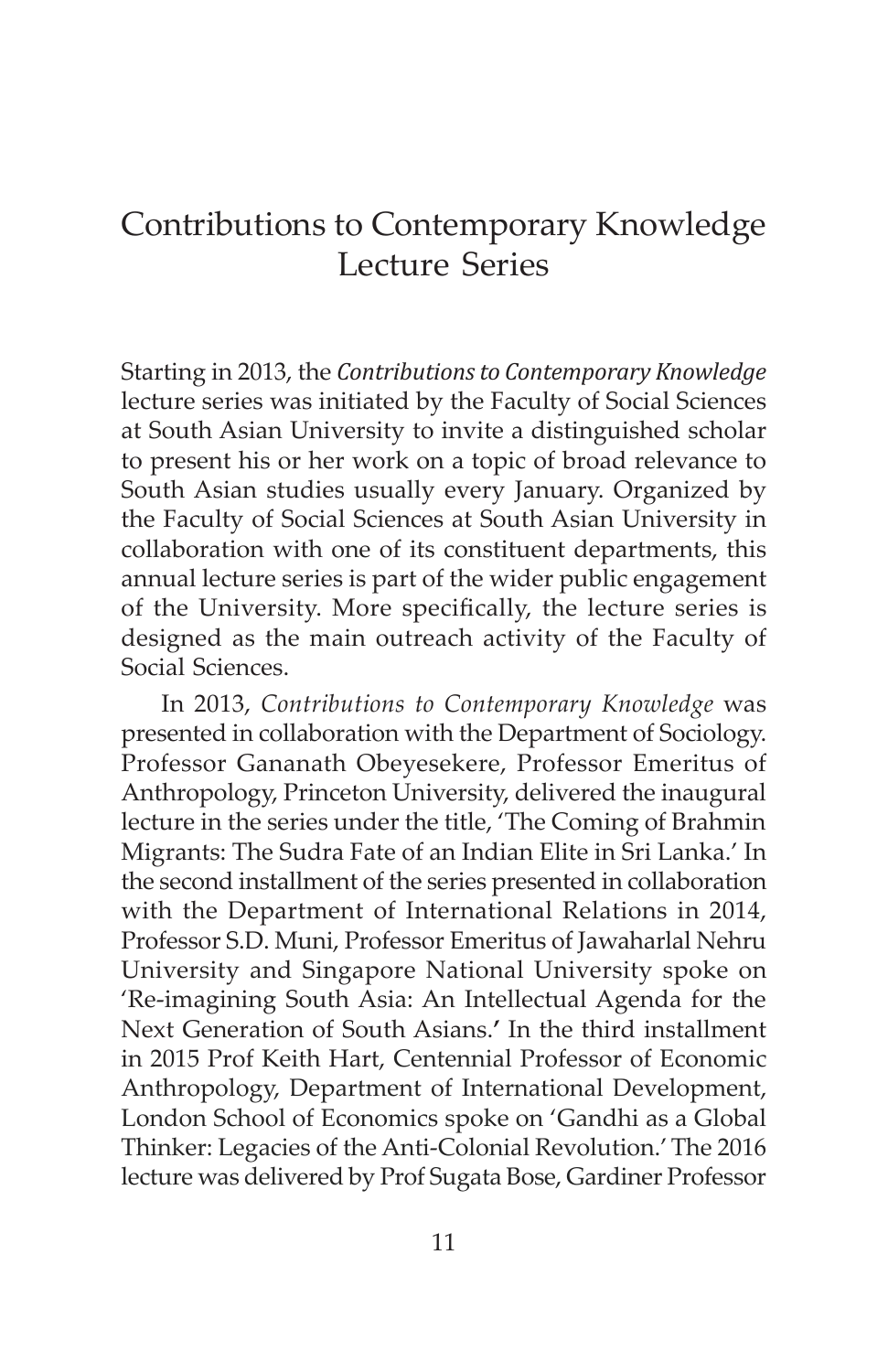of Oceanic History and Affairs, Harvard University, on 'The Idea of Asia.' The present lecture is the fifth installment in the series. The 2017 lecture was delivered by Prof Faisal Devji, University Reader in Modern South Asian History and Fellow of St. Antony's College in the University of Oxford on 'Gandhi, Hinduism and Humanity.'

For the text of the 2013 installment, please visit: http://www.sau.ac.in/downloads/obeyesekreFullText.pdf

For the video of the 2013 installment, please visit: http://www.youtube.com/watch?v=ANCRCTEIY3Q

For the video of the 2015 installment, please visit: https://www.youtube.com/watch?v=0suLSi-vT8o

For the video of the 2016 installment, please visit: https://www.youtube.com/watch?v=Q-XbYTeFHSo

For the video of the 2017 installment, please visit: http://www.iicdelhi.in/webcasts/view\_webcast/gandhi- hinduism-and-humanity/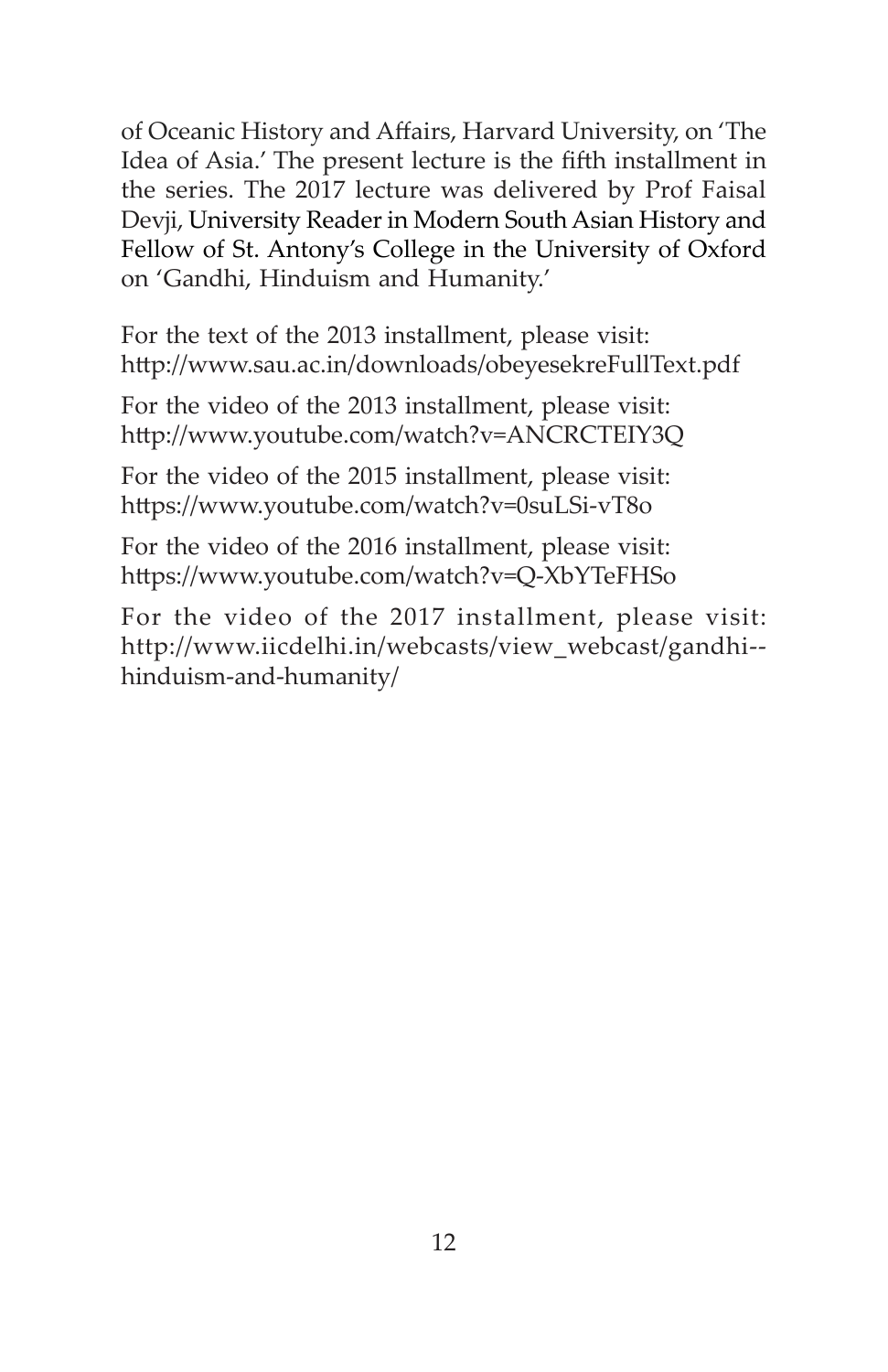# Brief Curriculum Vitae of Professor Nancy Fraser



Nancy Fraser is Henry A. and Louise Loeb Professor at the New School for Social Research and holder of an international research chair in "Global Justice" at the Collège d'études mondiales, Paris. She is currently President of the American Philosophical Association, Eastern Division, and Roth Family Distinguished Visiting Scholar, Dartmouth College.

A specialist in critical social theory and political philosophy, Nancy Fraser's recent book, *Capitalism: A Conversation in Critical Theory*, co-authored with Rahel Jaeggi, will be published by Polity Press in 2018. Other works include *Domination et anticipation : pour un renouveau de la critique*, with Luc Boltanski (in French in 2014 and forthcoming in English); *Transnationalizing the Public Sphere: Nancy Fraser debates her Critics* (2014); and *Fortunes of Feminism: From*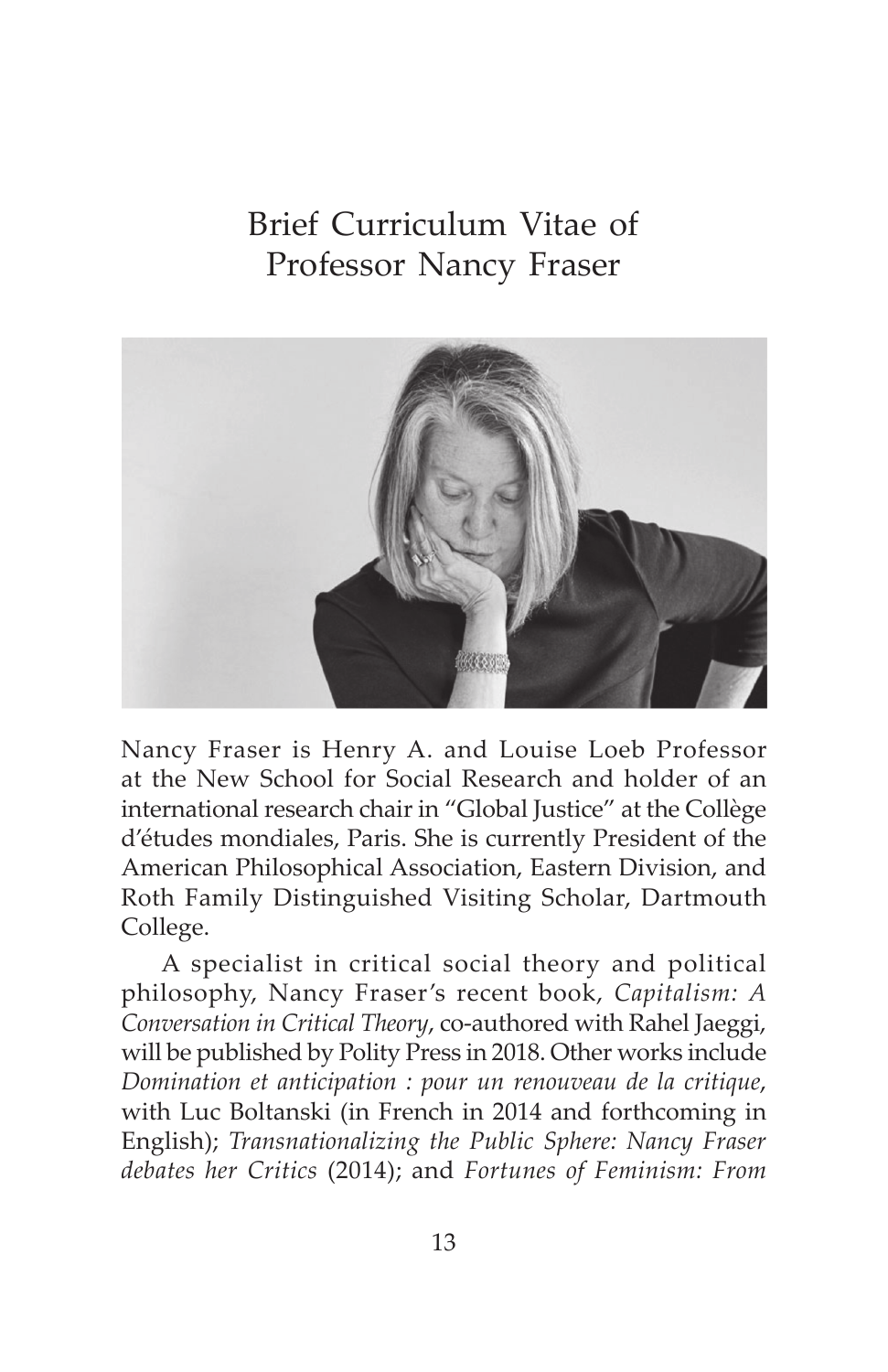*State-Managed Capitalism to Neoliberal Crisis* (2013). She has also published *Scales of Justice: Reimagining Political Space for a Globalizing World* (2008); *Adding Insult to Injury: Nancy Fraser Debates her Critics*, ed. Kevin Olson (2008); *Redistribution or Recognition? A Political-Philosophical Exchange* (2003) with Axel Honneth; *Justice Interruptus: Critical Reflections on the "Postsocialist" Condition* (1997); and *Unruly Practices: Power, Discourse, and Gender in Contemporary Social Theory* (1989).

The recipient of 6 honorary degrees, Nancy Fraser has delivered many endowed lectures, including the Tanner Lectures in Human Values, the Marc Bloch Lecture, the Spinoza Lecture, the Leibniz Lecture, and the Mary Wollstonecraft Lecture. Her work has been translated into more than twenty languages and was cited twice by the Brazilian Supreme Court (in decisions upholding marriage equality and affirmative action).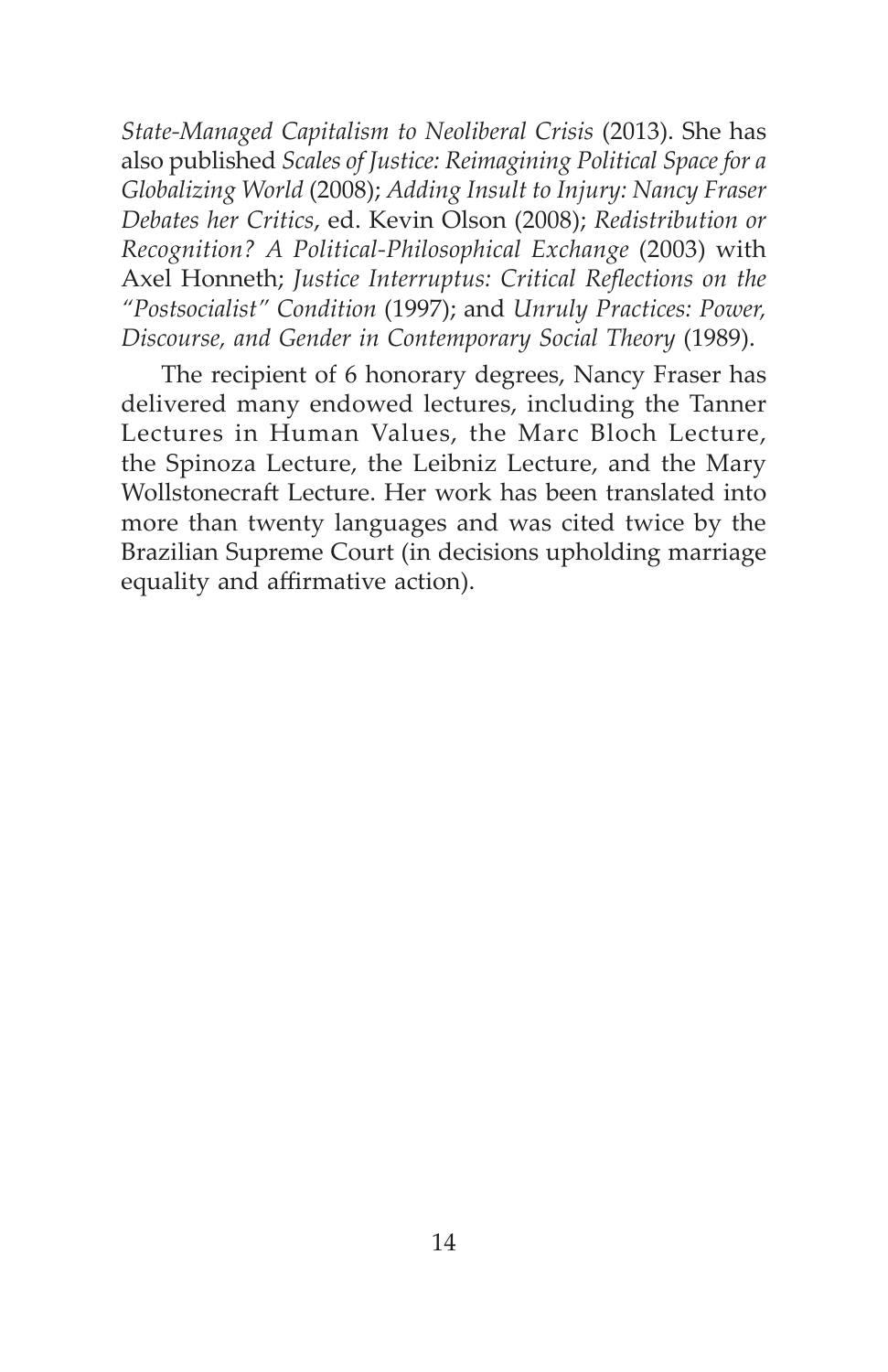### Race, Empire, Capitalism: Theorizing the Nexus

*Nancy Fraser*

Capitalism has always been entangled with imperialism and racism. No one doubts the centrality of these oppressions to the slave-based plantation and colonial capitalism of the 19<sup>th</sup> century. But racialand imperial domination were no less fundamental to the social-democratic, decolonizing capitalism of the mid- $20<sup>th</sup>$  century. Nor have they lost their structuring force in the globalizing, postcolonial capitalism of the present era. Certainly, these regimes differ importantly from one another. But all are deeply marked by racial and imperial oppression. Historically speaking, capitalist society in all its forms to date has been persistently entangled with those forms of domination.

At first sight, this entanglement is puzzling. On its face, capitalism *should* be indifferent to distinctions of nation and colour. Committed to earning as much profit as possible, firms *should* seek out the most productive workers, regardless of such "non-economic differences."Dedicated to maximizing efficiency and growth, the capitalist system *should* dissolve racial and national hierarchies in the "icy waters of egotistical calculation." An irrational holdover from precapitalist times, those forms of domination *should*  disappear from capitalist society.

And yet they do not. So perhaps the nexus of capitalism, race and empire is not, after all, so fortuitous. Perhaps the view of capitalism as an inherently colour-and-nation-blind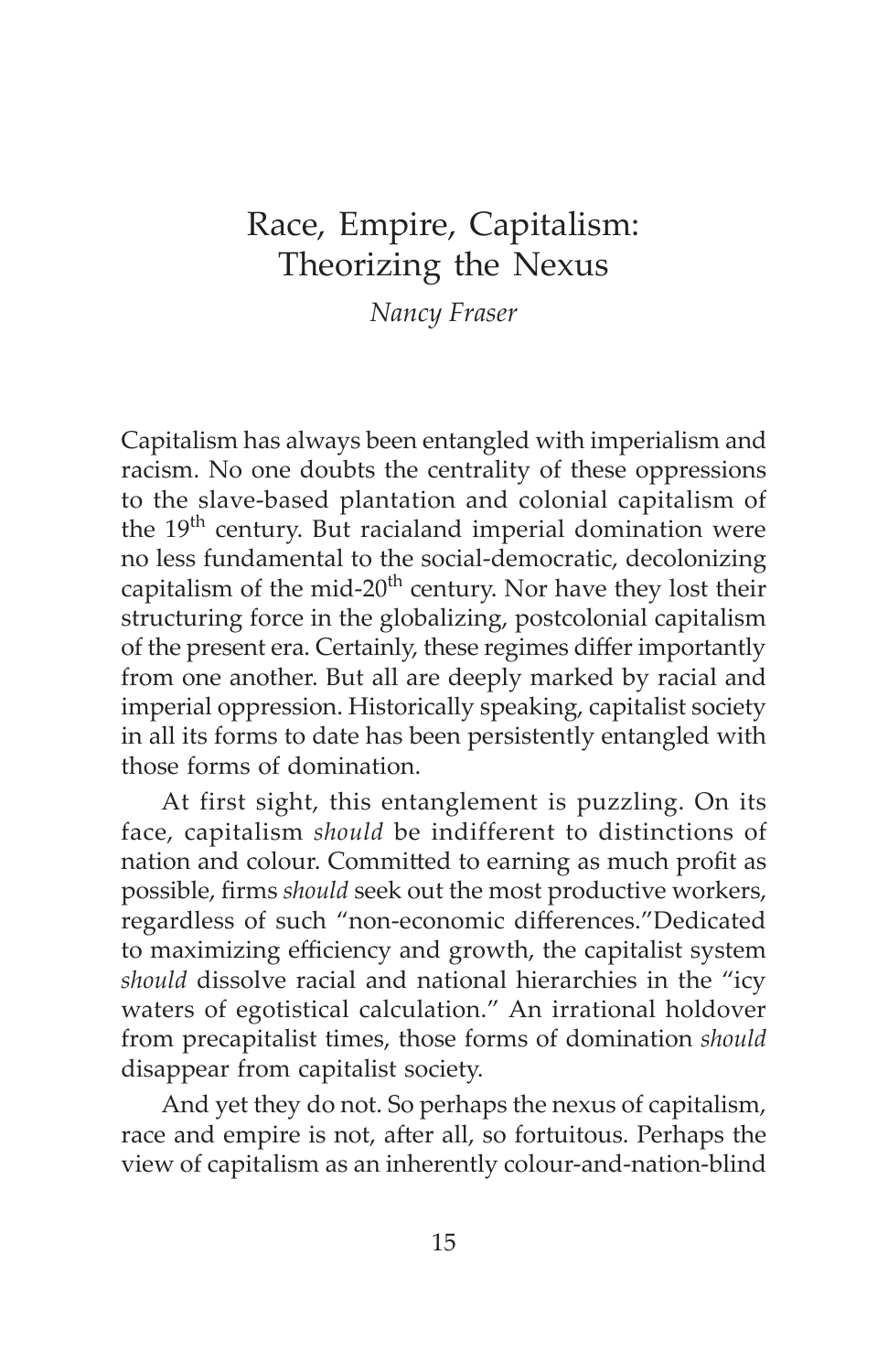economic system is mistaken. Perhaps capitalism itself must be understood differently, as a form of social organization that is structurally primed to divide populations by nation and race. Perhaps, in short, the nexus of capitalism, race, and empire is not contingent, but structural.

This is the hypothesis I aim to explore in the present lecture. My effort is inspired in part by a new wave of militant anti-racist mobilization in the United States, the "Black Lives Matter" movement. But also it stands on the shoulders of two long and distinguished traditions of critical theorizing. I am indebted, first, to the tradition known as Black Marxism, which includes such towering figures as C.L.R. James, W.E.B. Du Bois, Eric Williams, Oliver Cromwell Cox, Stuart Hall, Walter Rodney, Angela Davis, Manning Marable, Barbara Fields, Robin D.G. Kelley, Cedric Robinson, David Roediger, Cornel West, Adolph Reed and Keeanga-Yamahtta Taylor, among many others.<sup>1</sup> I am indebted as well to the distinguished tradition of anti-imperialist critical theory, which includes indispensable work by J.A. Hobson, Vladimir Lenin, Rosa Luxemburg, Albert Memmi, Frantz Fanon, Amilcar Cabral, Andre Gunder Frank, Samir Amin, Immanuel Wallerstein, Giovanni Arrighi, Edward Said, Gyan Prakash, Gayatri Spivak, Anne McClintock, Ellen Meiksins Wood, David Harvey, and Prabhat and Utsa Patnaik, among many others.<sup>2</sup>

Drawing inspiration from their insights, I shall make my case here in three steps. First, I shall propose an "expanded" conception of capitalism that, unlike familiar views, discloses the structural basis of its persistent entanglement with racial and imperial oppression. Then, having elabourated this conception schematically, I shall proceed in my second step to historicize it. Finally, I shall combine insights from theory and history to draw out thepractical-political implications for struggles to overcomeracial and imperial oppression in the  $21<sup>st</sup>$  century.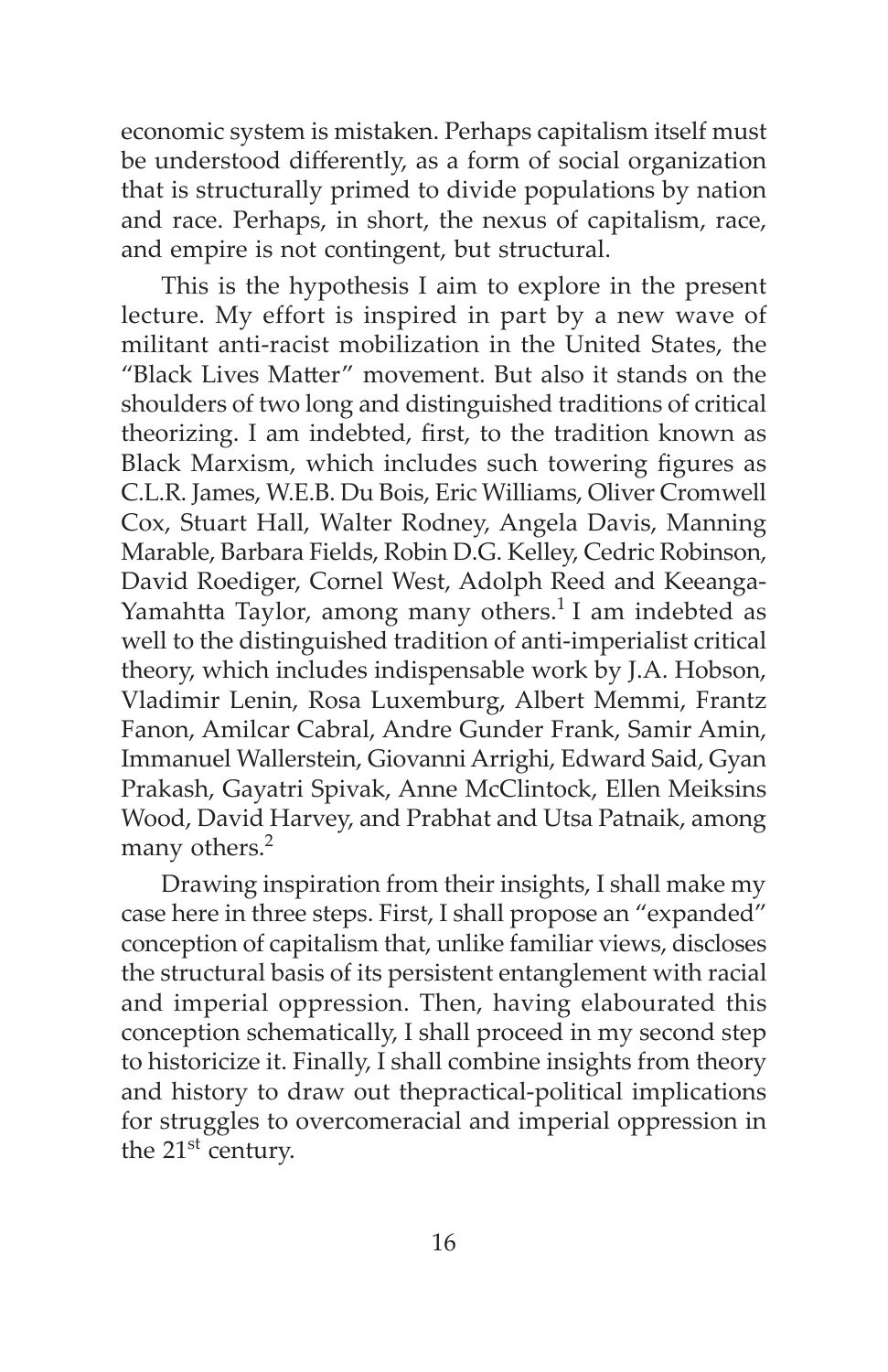#### From Exchange to Exploitation to Expropriation

I shall begin by turning to Marx, who offers both helpful insights and unhelpful blind-spots. Famously, his account of capitalism penetrates beneath the familiar perspective of commodity exchange to the more fundamental level of commodity production. There it discovers the secret of accumulation in capital's exploitation of wage labourers. Importantly, these workers are neither serfs nor slaves, but unencumbered individuals, free to enter the labour market and sell their "labour power." In reality, of course, they have not much actual choice in the matter; deprived of any direct access to the means of production, they can only secure the means of subsistence by contracting to work for a capitalist in exchange for wages. And the transaction does not redound principally to their benefit. What from the market perspective is an exchange of equivalents is from this one a sleight of hand; recompensed only for the socially necessary cost of their own reproduction, capitalism's workers have no claim on the surplus value their labour generates, which accrues instead to the capitalists. And that is precisely the point. The crux of the system, in Marx's view, is the exploitative relation between two classes: on the one hand, the capitalists who own the society's means of production and appropriate its surplus; on the other, the free but propertyless producers who must sell their labour power piecemeal in order to live. Capitalism, in Marx's opinion, is a social system of*class domination*, centred on the exploitation of free labour by capital in commodity production.

This perspective is immensely clarifying–as far as it goes. Butit cannot explain why capitalism is persistently entangled with racial and imperial oppression. Focused single-mindedly on capital's exploitation of wage labour in commodity production, it marginalizes two equally fundamental processes that are bound up with that one. $3$ The first is the crucial role played in capital accumulation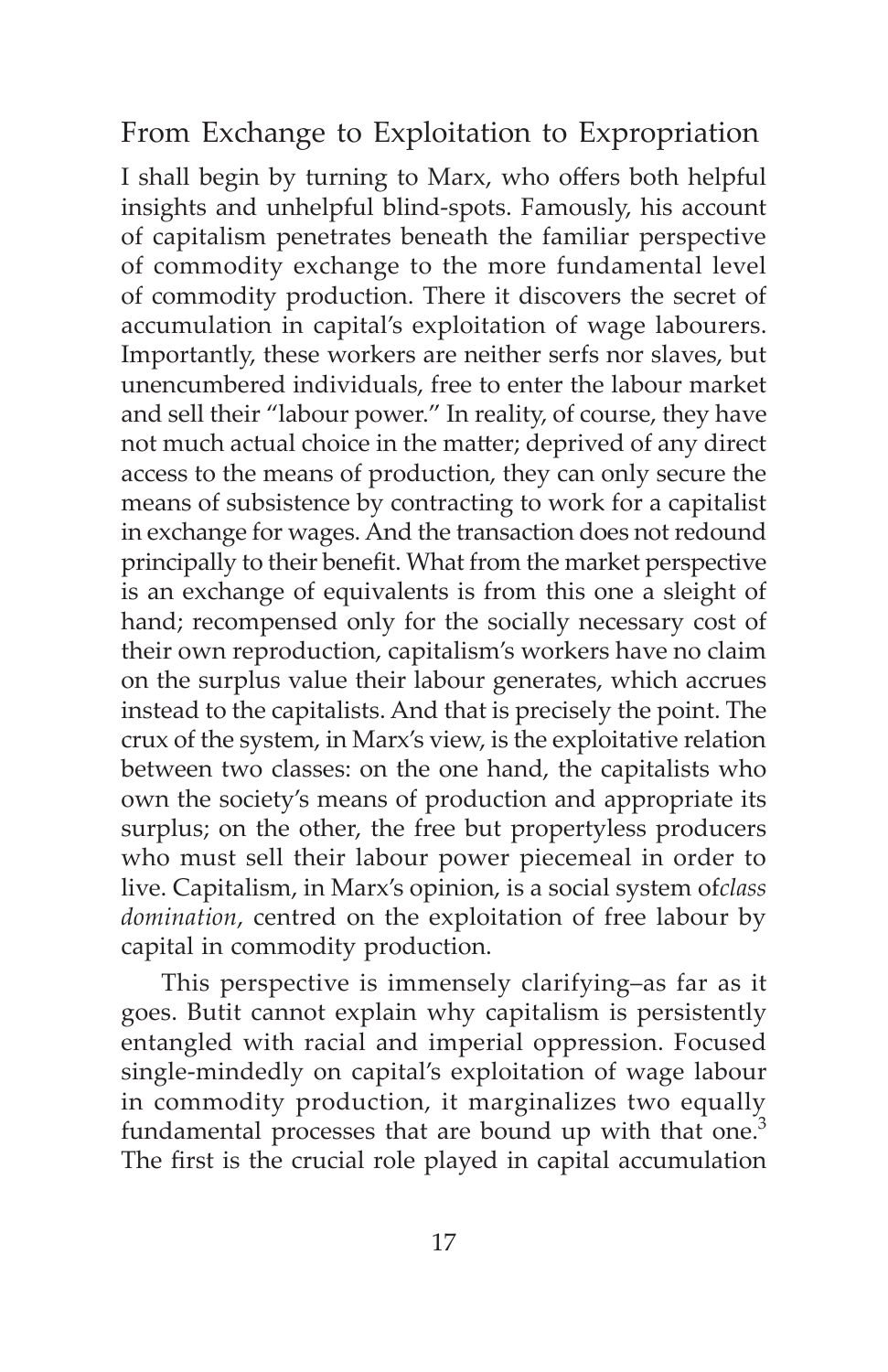by unfree, dependent, and unwaged labour by which I mean labour that is *expropriated*, as opposed to exploited, subject to domination unmediated by a wage contract. The second concerns the role of political orders in conferring the status of free individuals and citizens on "workers", while constituting others as lesser beings—for example, as "natives", slaves, servants, colonials, debt peons, and felons.

Both these matters—dependent labour and political subjection—are integral to capitalist society—and to its stubborn entanglement with empire and "race." In a nutshell, as I shall explain, the subjection of those whom capital *expropriates* is a hidden condition of possibility for the freedom of those whom it *exploits*. Absent on account of the first, we cannot fully understand the second. Nor can we fully appreciate the non-accidental character of capitalism's historic entanglement with racial and imperial oppression.

To develop this claim, I shall use an *expanded* conception of capitalism. In place of the two-level picture Marx gave us, which comprises the familiar level of exchange plus the "hidden abode" of exploitation, I shall add a third level: the even more obfuscated moment of expropriation. By adding this third, non-contractual "ex", I hope to clarify the nexus of capitalism, empire and race.

#### Expropriation as a Mode of Accumulation

Let me begin with expropriation. Distinct from Marxian exploitation, expropriation is accumulation by other means. Dispensing with the contractual relation through which capital purchases "labour power" in exchange for wages, expropriation works by *confiscating* capacities and resources and *conscripting* them into capital's circuits of self-expansion. The confiscation may be blatant and violent, as in New World slavery—or it may be veiled by a cloak of commerce, as in the predatory loans and debt foreclosures of the present era. The expropriated subjects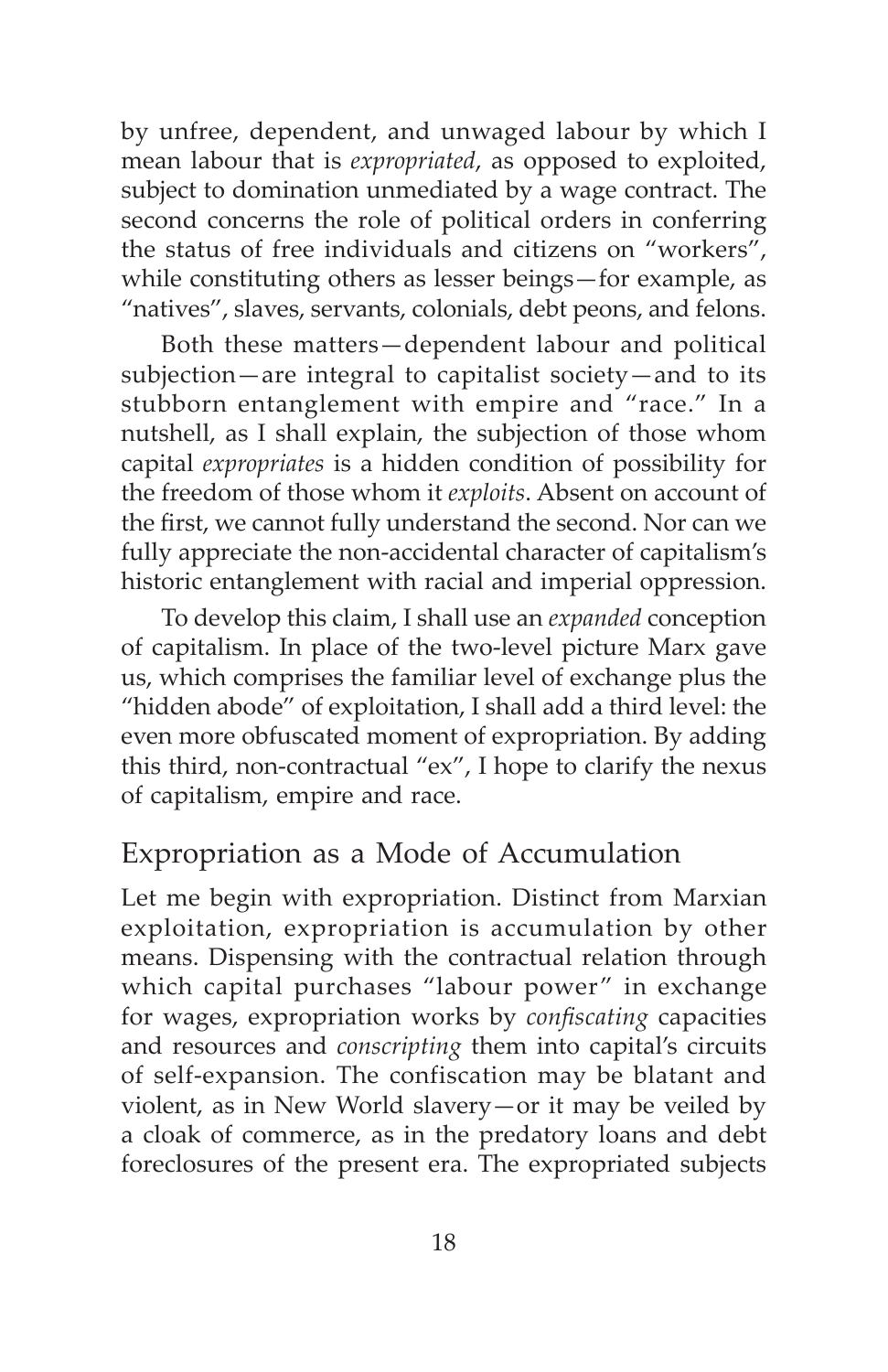may be rural or indigenous communities in the capitalist periphery—or members of subject or subordinated groups in the capitalist core. Once expropriated, they may end upas exploited proletarians, if they are lucky—or, if not, as paupers, slum-dwellers, sharecroppers, "natives", or slaves, subjects of ongoing expropriation outside the wage nexus. The confiscated assets may be labour, land, animals, tools, mineral or energy deposits—but also human beings, their sexual and reproductive capacities, their children and bodily organs. What is essential, however, is that the commandeered capacities get incorporated into the valueexpanding process that defines capital. Simple theft is not enough. Unlike the sort of pillaging that long predated the rise of capitalism, expropriation in the sense I intend here is *confiscation-cum-conscription-into-accumulation*.

Expropriation in this sense covers a multitude of sins, most of which correlate strongly with racial and imperial oppression. The link is clear in practices widely associated with capitalism's early history but still ongoing, such as territorial conquest, land annexation, enslavement, coerced labour, child labour, child abduction, and rape. But expropriation also assumes more "modern" forms—such as prison labour, transnational sex trafficking, corporate land grabs, and foreclosures on predatory debt, which, as we shall see, are also linked with racialand imperial oppression.

But the connection is not just historical. On the contrary, there are structural reasons for capital's ongoing recourse to racial-imperial expropriation. By definition, a system devoted to the limitless expansion and private appropriation of surplus value gives the owners of capital a deep-seated interest in confiscating labour and means of production from subject populations. Expropriation raises their profits by lowering costs of production in two ways: on the one hand, by supplying cheap inputs, such as energy and raw materials; on the other, by providing low-cost means of subsistence, such as food and textiles, which permit them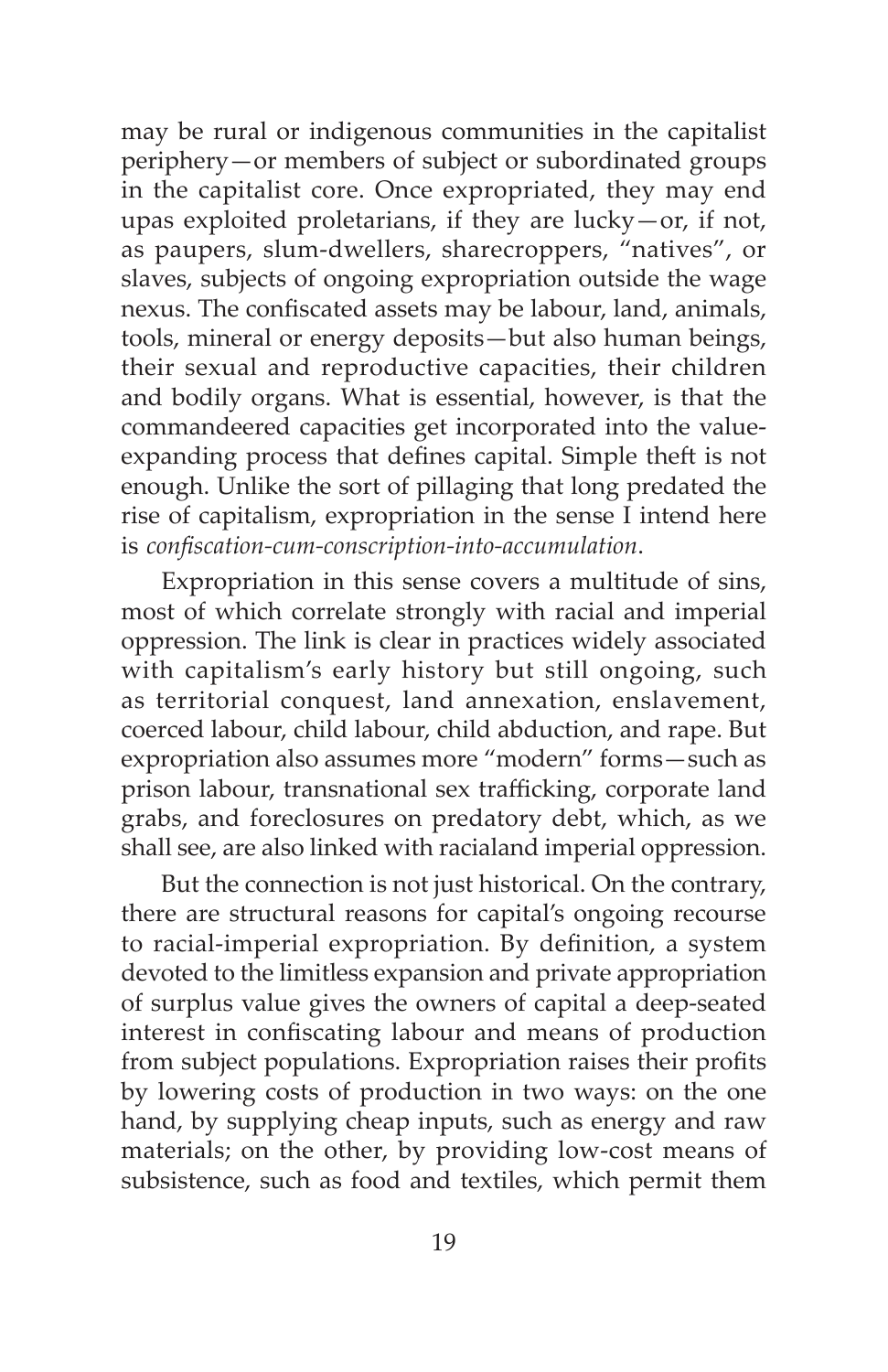to pay lower wages. Thus, by confiscating resources and capacities from unfree or dependent subjects, capitalists can more profitably exploit "free workers." And so the two "exes" are intertwined. In Jason Moore's memorable phrase, "behind Manchester stands Mississippi."<sup>4</sup>

Advantageous even in "normal" times, expropriation becomes especially appealing in periods of economic crisis, when it serves as a critical if temporary fix for restoring declining profitability. The same is true for political crises, which can sometimes be defused or averted by transferring value confiscated from populations that appear not to threaten capital to those that do—another distinction that often correlates with racial and national "difference."<sup>5</sup>

In general, then, expropriation is a structural feature of capitalism and a disavowed enabling condition for exploitation. Far from representing separate and parallel processes, those two exes are systemically imbricated deeply intertwined aspects of a single capitalist world system. And the distinction between them correlates roughly but unmistakably with what Du Bois called "the colour line."In sum, the expropriation of racialized and colonized "others"constitutes a necessary background condition for the exploitation of "workers."

Let me clarify this idea by contrasting it with Marx's account of "primitive" or "original accumulation", from which it differs in two respects. First, primitive accumulation denotes the bloody process by which capital was initially stockpiled at the system's beginnings.<sup>7</sup> Expropriation, in contrast, designates an *ongoing* confiscatory process essential for sustaining accumulation in a crisis-prone system. Second, Marx introduces primitive accumulation to explain the historical genesis of the class division between propertyless workers and capitalist owners of the means of production. Expropriation explains that as well, but it also brings into view another social division, equally deep-seated and consequential, but not systematically theorized by Marx.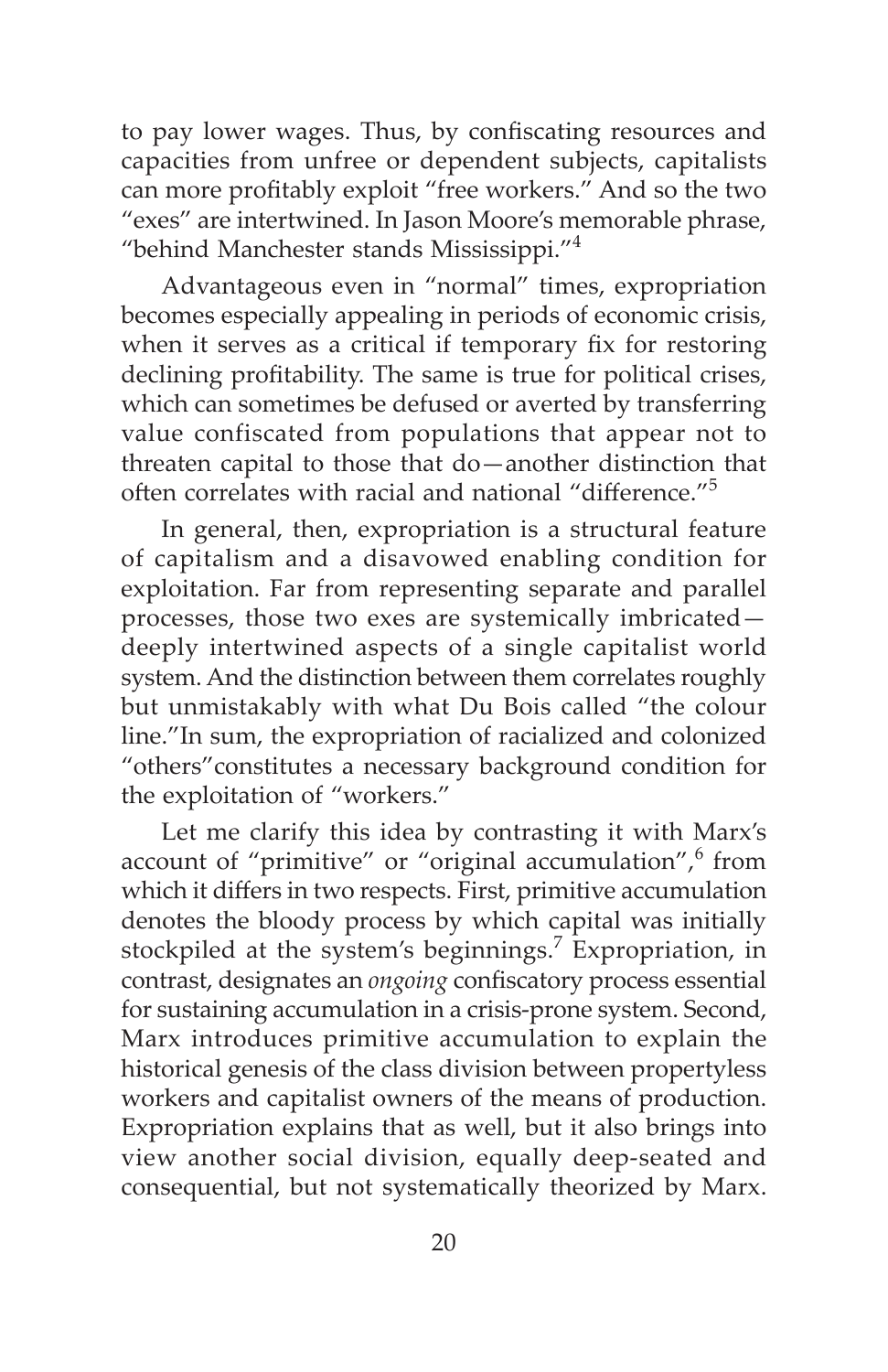I mean the social division between "free workers" whom capital exploits in wage labour and the unfree or dependent subjects whom it cannibalizes by other means.

This second division is central to the stubborn nexus of racism, imperialism, and capitalism. My thesis is that the racial-imperial dynamics of capitalist society are crystallized in the marks that distinguish *free subjects of exploitation*  from *dependent subjects of expropriation*. But to make this case requires a shift in focus–from "the economic" to "the political." It is only by the matizing the *political order* of capitalist society that we can grasp the constitution of the distinction between those two types of subjects and with it, the fabrication of nation and race.

#### Political Subjection, Expropriability, and Racialization

The distinction between expropriation and exploitation is simultaneously economic and political. Viewed economically, these terms name mechanisms of capital accumulation, analytically distinct yet intertwined ways of expanding value. Viewed politically, by contrast, the two exes have to do with modes of domination—especially with status hierarchies that distinguish rights bearing individuals and citizens from subject peoples, unfree chattel, and dependent members of families and subordinated groups. In capitalist society, as Marx insisted, exploited workers have the legal status of free individuals, authorized to sell their labour power in return for wages. Once separated from the means of production and proletarianized, they are protected, at least in theory, from (further) expropriation. In this respect, their status differs sharply from those whose labour, property and/or persons are *still* subject to confiscation on behalf of capital. Far from enjoying protection, the latter populations are defenceless, fair game for repeated expropriation. Their *expropriability* is at bottom *exposure*: the inability to set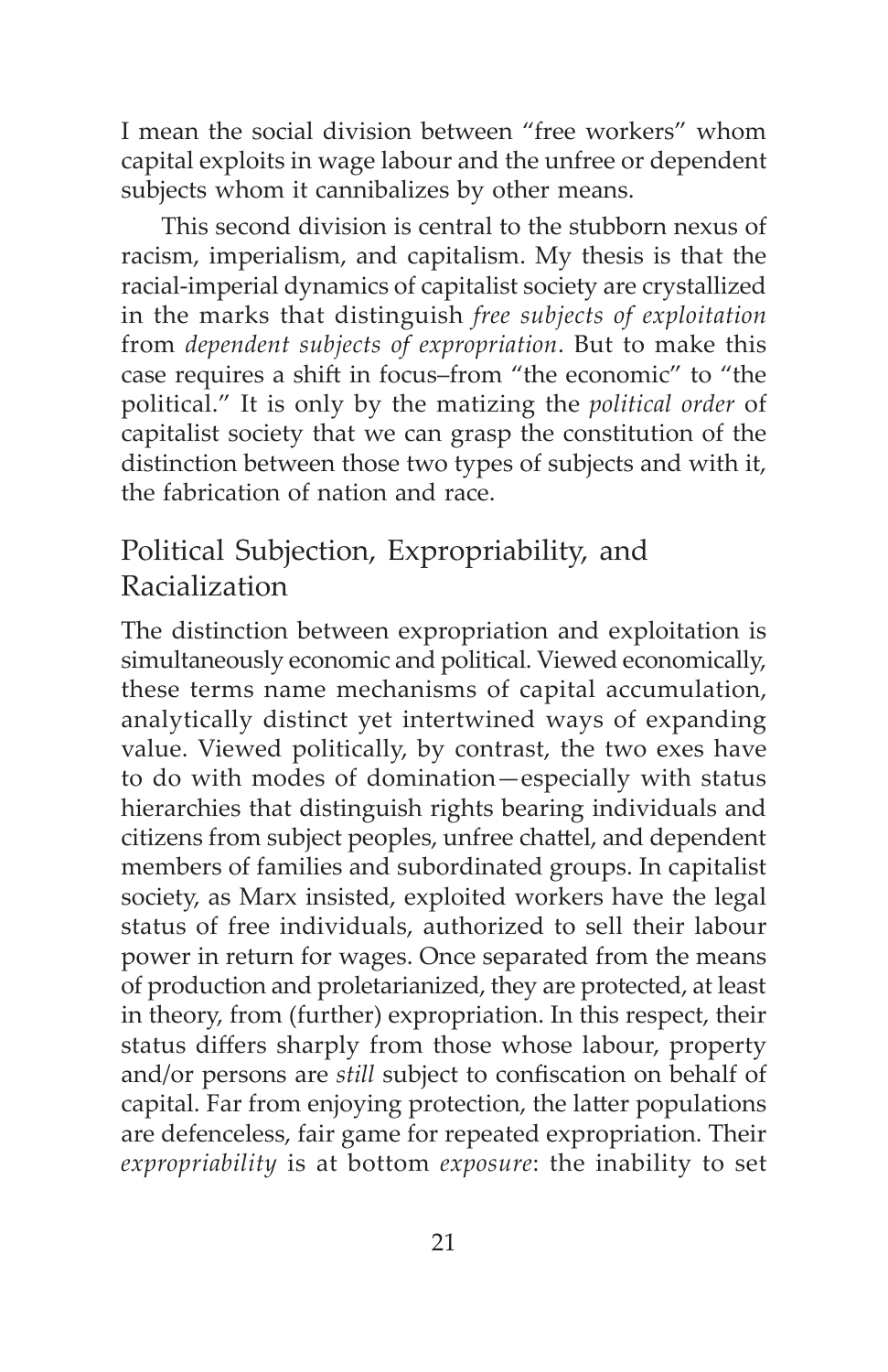limits to what others can do to them, the lack of recourse to political protection.

In general, then, the distinction between the two exes is a function not only of accumulation but also of domination. It is political agencies—above all, states—that afford or deny protection in capitalist society. And it is largely states, too, that codify and enforce the status hierarchies that distinguish citizens from subjects, nationals from aliens, entitled workers from dependent scroungers. Constructing exploitable and expropriable subjects, while distinguishing the one from the other, they enable capital to perform its magic of "selfexpansion."8

But geopolitical arrangements are implicated as well. What enables political subjectivation at the national level is an international system that"recognizes" states and authorizes the border controls that distinguish lawful residents from "illegal aliens." We need only think of current conflicts surrounding migrants and refugees to see how easily these geopolitically enabled hierarchies of political status become racially coded.

The same is true of status hierarchies rooted in capitalism's imperialist geography. That geography divides the world into "core" and "periphery."Historically, the core has appeared to be the emblematic heartland of exploitation, while the periphery was cast as the iconic site of expropriation. That division was explicitly racialized from the get-go, as were the status hierarchies associated with it: metropolitan citizens versus colonial subjects, free individuals versus slaves, "Europeans" versus "natives", "whites" versus "blacks." These hierarchies, too, serve to distinguish populations and regions suitable for exploitation from those destined instead for expropriation.

Let us look more closely at political subjectivation, especially at the processes that mark off *free exploitable citizen-workers*from *dependent expropriable subjects*. Both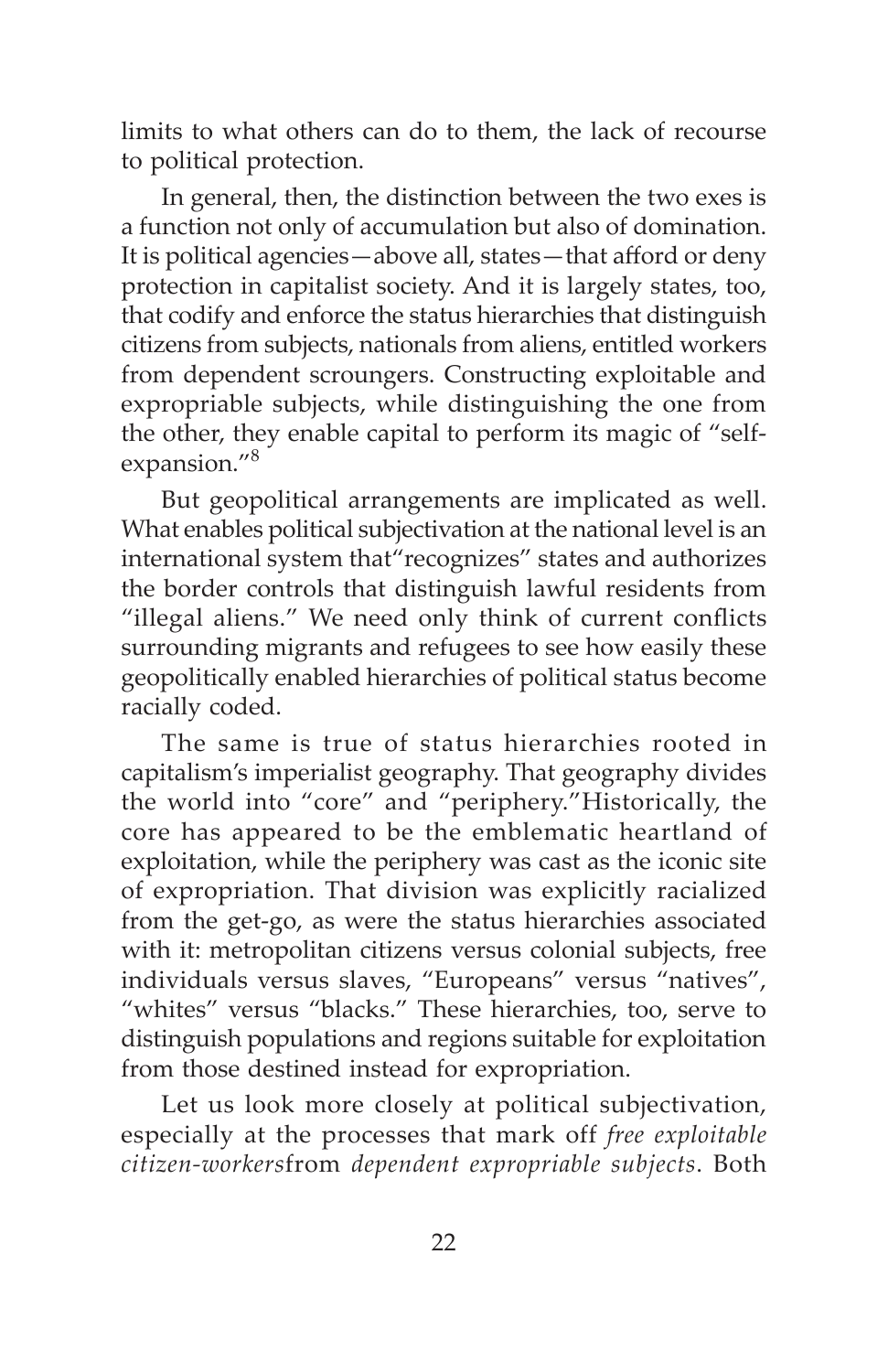these statuses were politically constituted, but in different ways. In the capitalist core, dispossessed artisans, farmers, and tenants became exploitable citizen-workers through historic processes of class compromise, which channelled their struggles for emancipation onto paths convergent with the interests of capital, within the liberal legal frameworks of national states. By contrast, those who became everexpropriable subjects, whether in periphery or core, found no such accommodation, as their uprisings were more often crushed by force of arms. If the domination of the first was shrouded inconsent and legality, that of the second rested unabashedly on naked repression.

Often, moreover, the two statuses were mutually constituted, effectively co-defining one another. In the United States, the status of the citizen worker acquired much of the aura of freedom that legitimates exploitation by contrast to the dependent, degraded condition of chattel slaves and indigenous peoples, whose persons and lands could be repeatedly confiscated with impunity.<sup>9</sup> In codifying the subject status of the second, the US state simultaneously constructed the normative status of the first.

As noted, however, the political fabrication of dependent subjects within capitalism hasalways exceeded state borders. For systemic reasons, rooted in the intertwined logics of geopolitical rivalry and economic expansionism, powerful states moved to constitute expropriable subjects further afield, in peripheralzones of the capitalist world system. Plundering the furthest reaches of the globe, European colonial powers, followed by a US imperial state, turned billions of people into such subjects—shorn of political protection, ripe and ready for confiscation. The number of expropriable subjects those states created far exceeds the number of citizen-workers they "emancipated" for exploitation. Nor did the process cease with the liberation of subject peoples from colonial rule. On the contrary, masses of new expropriable subjects are created daily, even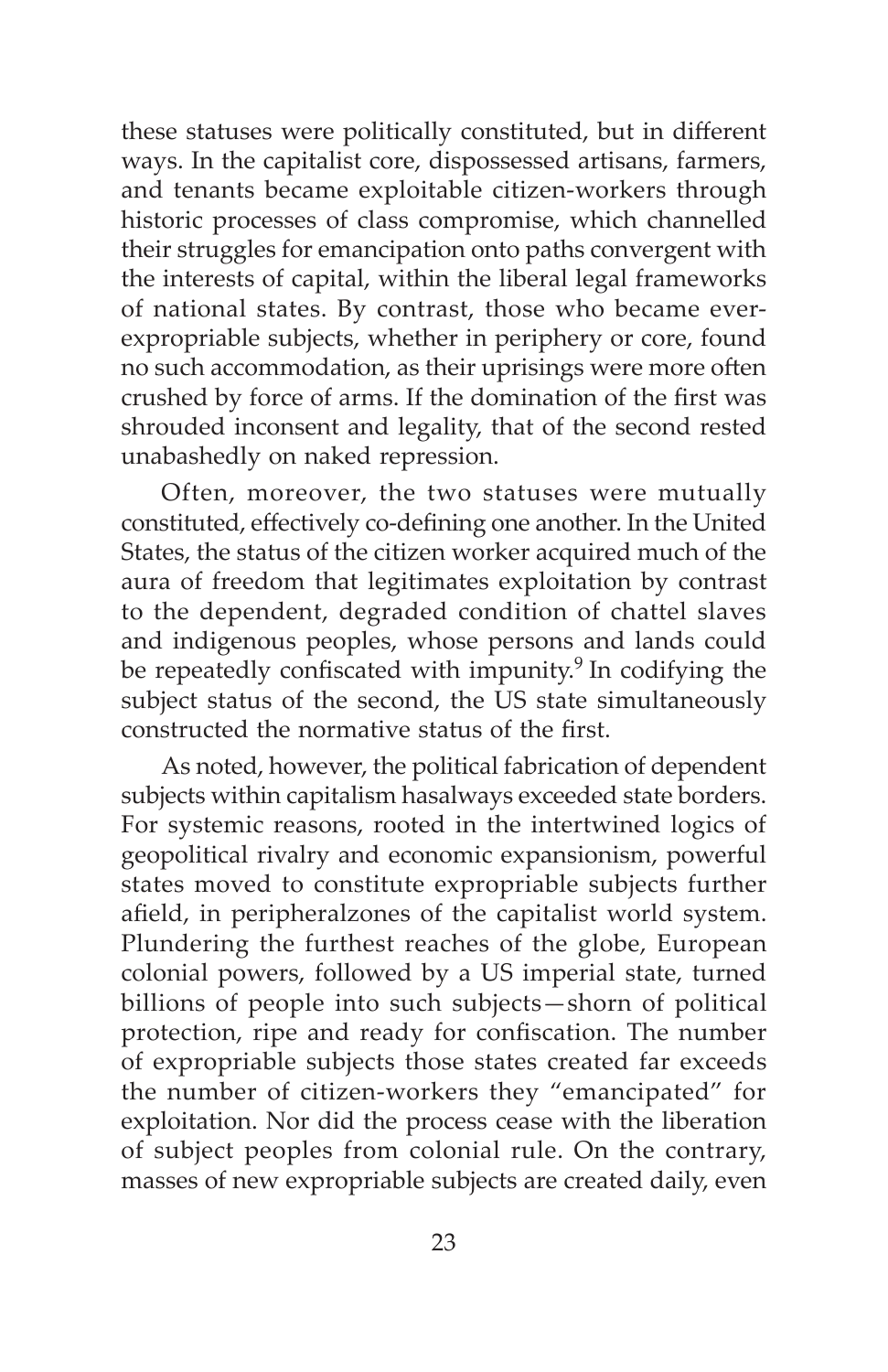now, by the joint operations of postcolonial states, their excolonial masters, and the trans-state powers that grease the machinery of accumulation, including the global financial institutions that promote dispossession by debt.

The common thread here, once again, is political exposure: the incapacity to set limits and invoke protections. Exposure is the deepest meaning of expropriability, the thing that sets it apart from exploitability. And it is expropriability, the condition of being defenceless and liable to violation, that constitutes the core of racist and imperialist oppression. It is what distinguishes *free subjects of exploitation* from *dependent subjects of expropriation*.

#### Historical Geographies of Racialized Accumulation

So far, the case I have made for this proposition is theoretical. To put flesh on its bones requires history. Historically, the relation between exploitation and expropriation has undergone several major shifts in the course of capitalist development. In some phases, those two exes were clearly separated from one another, with exploitation centred in the European core and reserved for the (white male) "labour aristocracy", while expropriation was sited chiefly in the periphery and imposed on people of colour. In other phases, by contrast, those separations blurred. Such shifts have periodically reshaped the dynamics of racist and imperialist oppression in capitalist society, which cannot be understood in abstraction from them.

What is needed is an account of capitalism's history as a sequence of *regimes of racial-imperial accumulation*. Such an account should highlight the *historically specific relations between expropriation and exploitation* within each principal phase of capitalist development. For each regime, it should specify the geography and demography of the two exes. To what extent are they separated from one another, sited in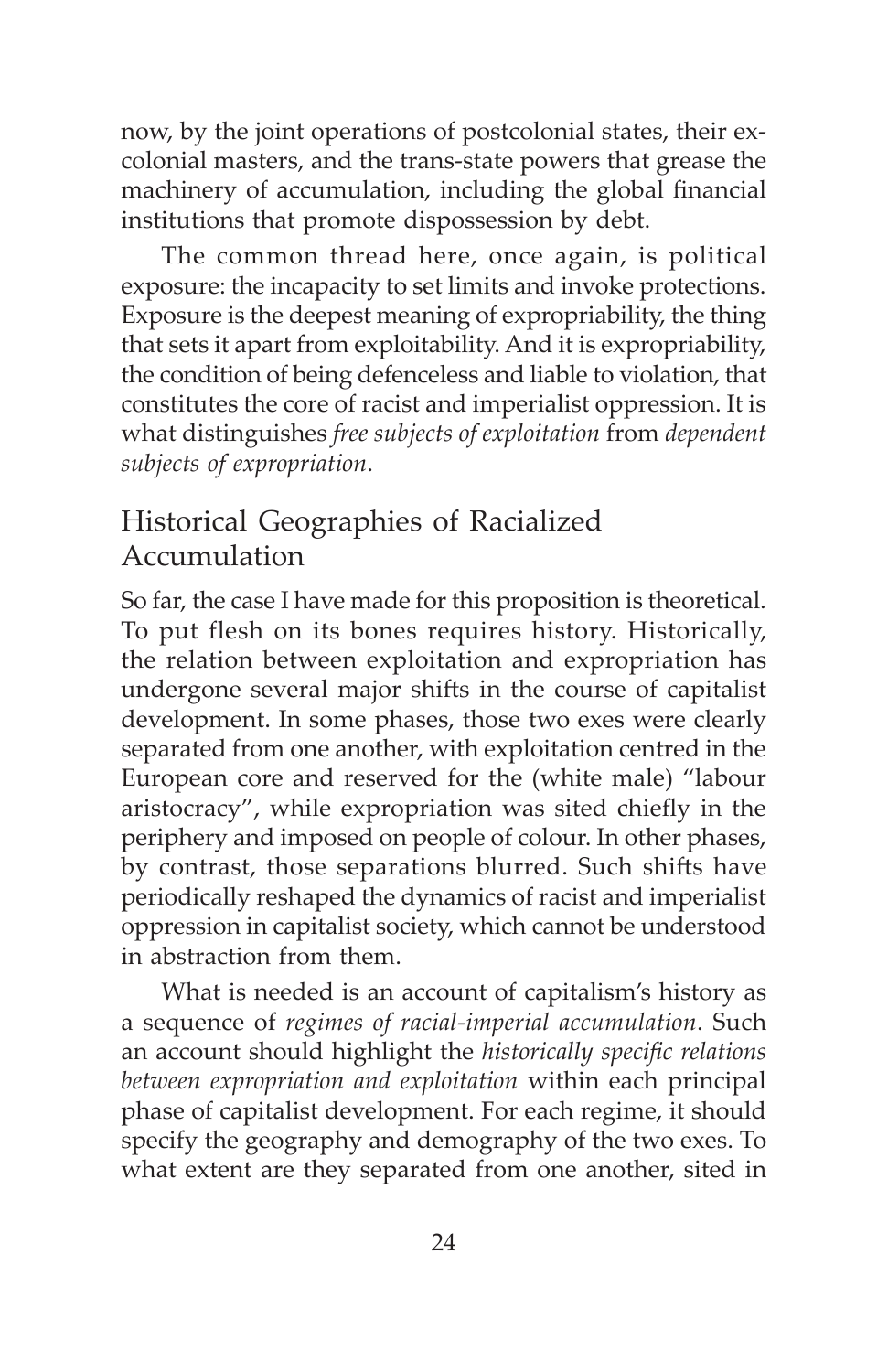different regions and assigned to distinct populations? How exactly are they inter-imbricated, and what is the relative weight of each in the overall configuration? What forms of political subjectivation characterize a given phase?

Here, in the second step of my argument, I shall sketch the rough outlines of such an account. I begin with the commercial or mercantile capitalism of the  $16<sup>th</sup>$  through the 18<sup>th</sup> centuries. This was the phase that Marx had in mind when he coined the phrase "primitive accumulation." With that phrase, he was signalling that the principal driver of accumulation in this phase of capitalism was not exploitation, but expropriation. Confiscation was the name of the game, manifested both in the land enclosures of the core and in the conquest, plunder, and "hunting of black skins" throughout the periphery, $10$  both of which long preceded the rise of modern industry. Prior to large-scale exploitation of factory workers came massive expropriation of bodies, labour, land and mineral wealth, in Europe and—especially—in Africa, Asia, and the "New World."Expropriation literally dwarfed exploitation in commercial capitalism and that had major implications for status hierarchy.

Certainly, this regime generated precursors of the racializing subjectivations that became so consequential in later phases: "Europeans" versus "natives", free individuals versus chattel, "whites" versus "blacks." But these distinctions were far less sharp in an era when virtually *all*  non-propertied people had the status of subjects, not that of rights-bearing citizens. In this period, virtually *all* lacked political protection from expropriation, and the majority condition was not freedom, but dependency. As a result, that status did not carry the special stigma it acquired in subsequent phases of capitalism, when majority ethnicity male workers in the core won liberal rights through political struggle. It was only later, with the democratization of metropolitan states and the rise of large-scale factory-based exploitation of free wage labour, that the contrast between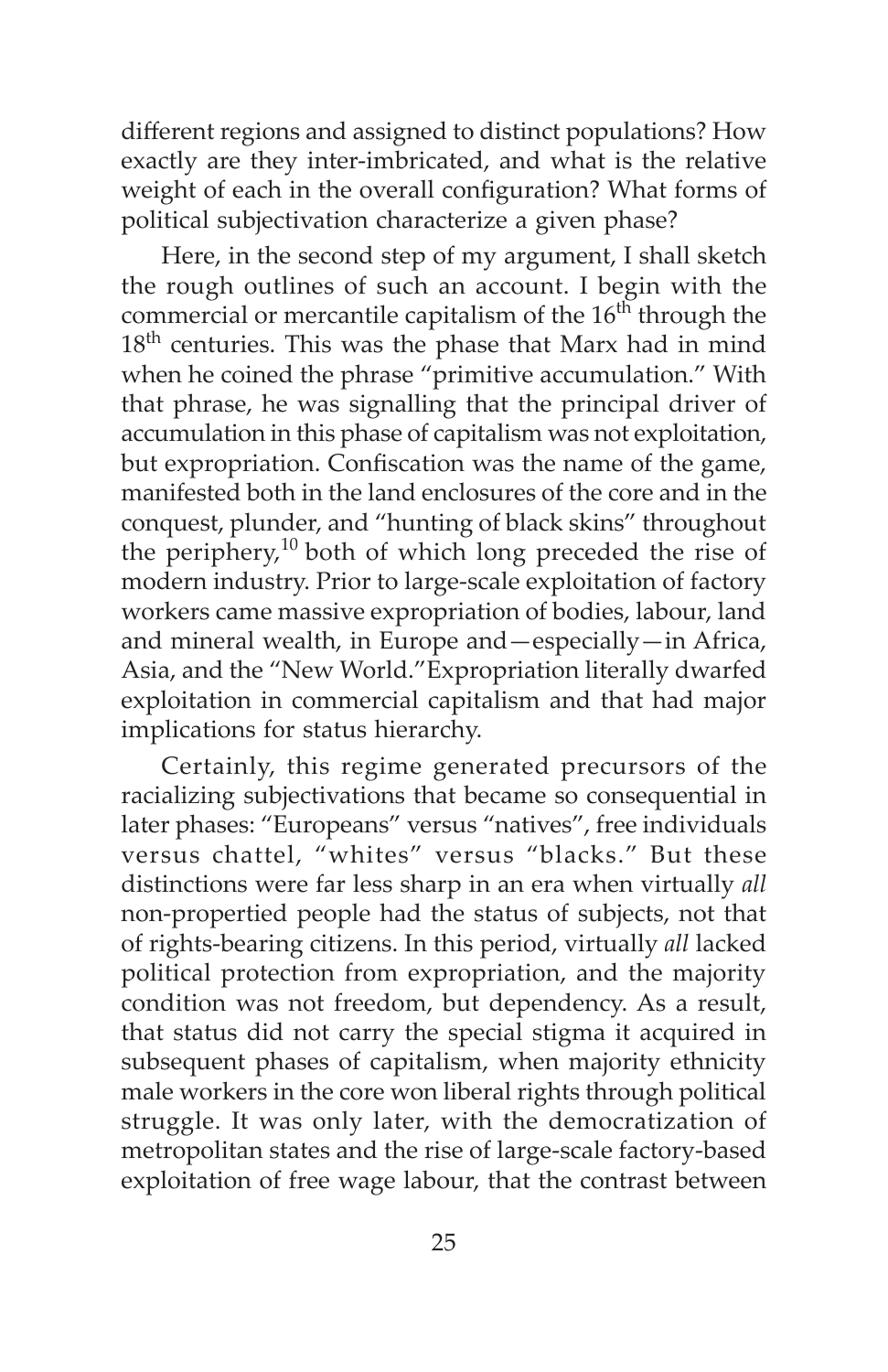"free and subject races" sharpened, giving rise to the fullblown white-supremacist status order we associate with modern capitalism.

That is precisely what happened when mercantile capitalism gave way in the  $19^{th}$  century to what is misleadingly called "liberal capitalism." In this new regime, the two exes became more balanced and interconnected. Certainly, the confiscation of land and labour continued apace, as European states consolidated colonial rule, while the US perpetuated its "internal colony", first, through the extension of racialized slavery and then, after abolition, by transforming freed men into debt peons through the sharecropping system. Now, however, ongoing expropriation in the periphery entwined with highly profitable exploitation in the core. What was new was the rise of large-scale factorybased manufacturing, which forged the proletariat imagined by Marx, upending traditional life forms, and sparking class conflict. Eventually, struggles to democratize metropolitan states delivered a system-conforming version of citizenship to exploited workers. At the same time, however, brutal repression of anti-colonial struggles ensured continuing subjection in the periphery. Thus, the contrast between dependency and freedom was sharpened and increasingly racialized, mapped onto two categorically different "races" of human beings. In this way, the *free "white" exploitable citizen-worker* emerged as the antithetical flip side of its own abjected enabling condition: the *dependent racialized expropriable subject*. And modern racism and imperialism found a durable anchor in the institutional structure of capitalist society.

Those status hierarchies were further strengthened by the apparent separation of expropriation and exploitation in "liberal" capitalism. In this regime, the two exes appeared to be sited in different regions and assigned to different populations, one enslaved or colonized, the other "free."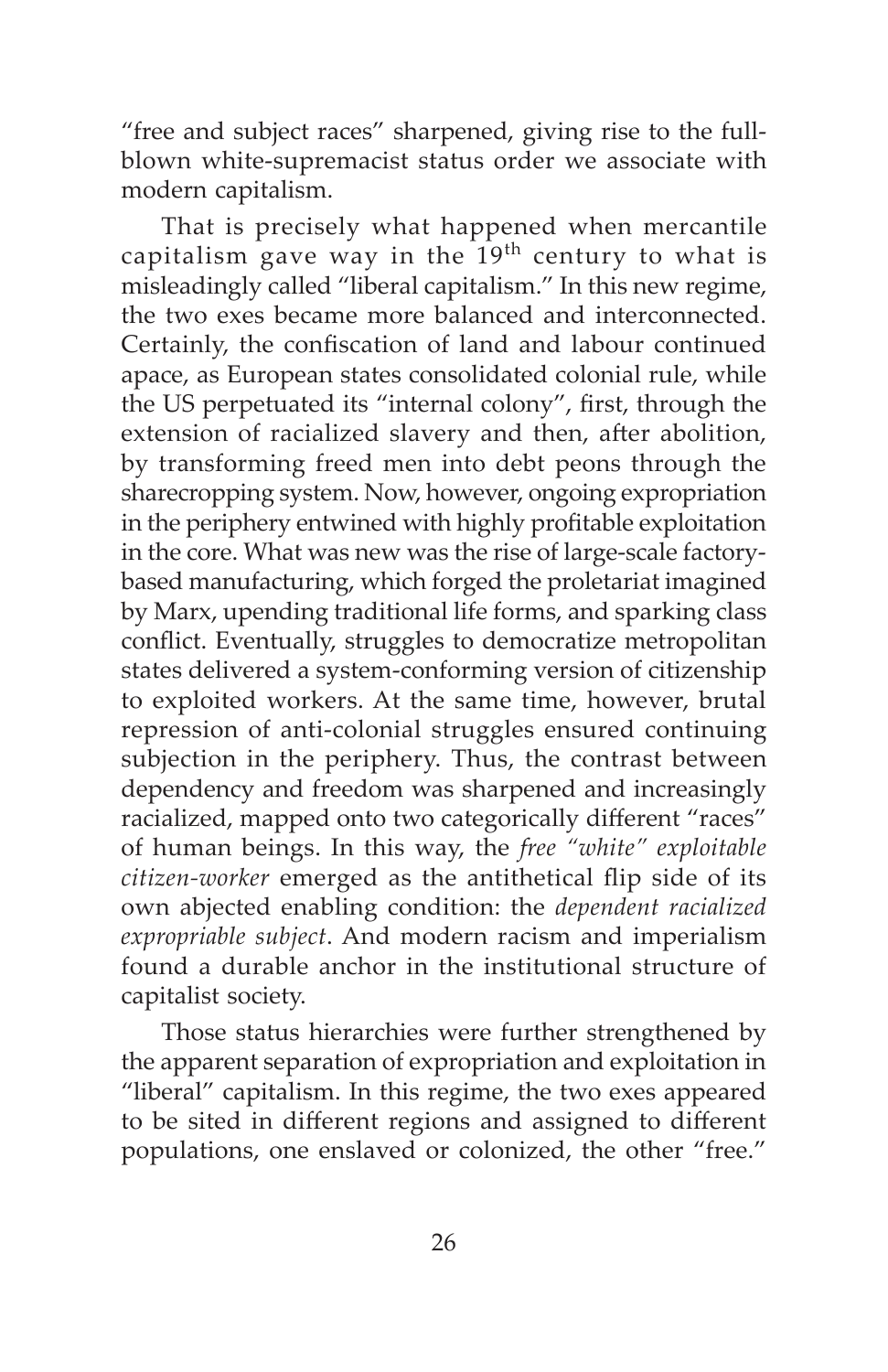In fact, however, the division was never so cut and dried, as some extractive industries employed colonial subjects in wage labour, and only a minority of exploited workers in the capitalist core succeeded in escaping ongoing expropriation altogether. Despite their appearance as separate, moreover, the two exes were systemically imbricated: it was the expropriation of populations in the periphery (including in the periphery within the core) that supplied the cheap food, cotton, mineral ore and energy without which the exploitation of metropolitan industrial workers would not have been profitable. In the "liberal" era, therefore, the two exes were distinct but mutually calibrated engines of accumulation within a single world capitalist system.

The nexus of expropriation and exploitation mutated again in the following era. Begun in the interwar period, and consolidated following the Second World War, the new regime of "state-managed capitalism" softened the separation of the two exes, without abolishing it. In this era, expropriation no longer precluded exploitation but combined directly with it–as in the segmented labour markets of capitalist core. In those contexts, capital exacted a confiscatory premium from racialized workers, paying them less than "whites"–and less than the socially necessary costs of their reproduction. Here, accordingly, expropriation articulated directly with exploitation, entering into the internal constitution of wage labour.<sup>11</sup>

If these arrangements muddied the line between the two exes, the state-capitalist regime nevertheless heightened the status differential associated with them. Newly created welfare states in the capitalist core lent additional symbolic and material value to the status of the citizen-worker, as they expanded protections and benefits for those who could claim it. Instituting labour rights, corporatist bargaining, and social insurance, they not only stabilized accumulation to capital's benefit but also politically incorporated those "workers" who were "merely" exploited. The effect, however, was to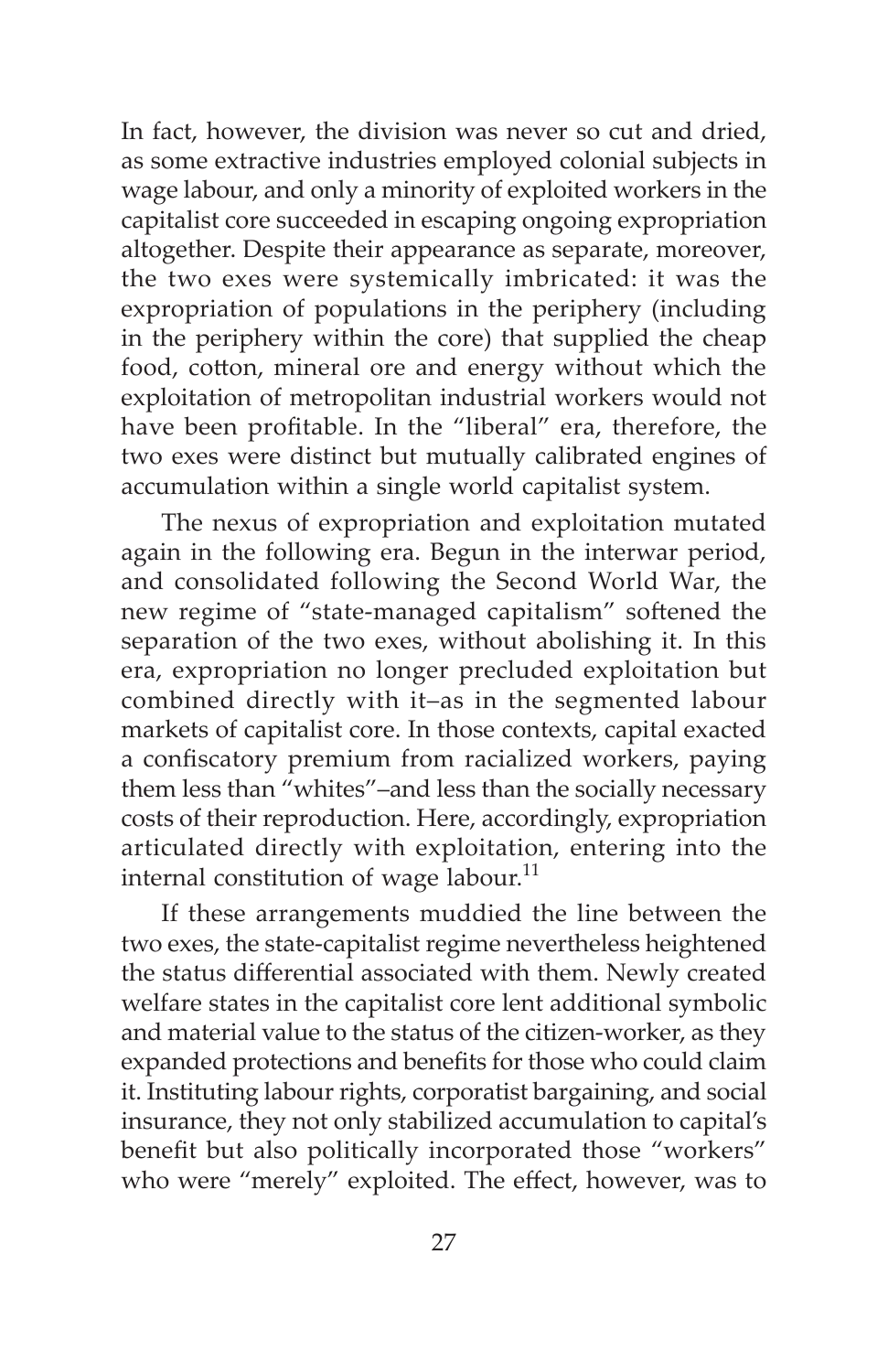intensify the invidious comparison for those excluded from that designation, further stigmatizing racialized "others."

Conspicuously anomalous and lived as unjust, the latter's continuing vulnerability to violation became the target of sustained militant protest in the 1960s, as civil rights and Black Power activists took to the streets in the capitalist core.

In the periphery, meanwhile, struggles for decolonization exploded after the Second World War, giving rise in due course to a different amalgamation of the two exes. Independence promised to raise the status of ex-colonials from dependent subjects to rights-bearing citizens. In the event, some working class strata did manage to achieve that elevation, but precariously and on inferior terms. In a global economy premised on "unequal exchange", their exploitation, too, was suffused with expropriation, as trade regimes tilted against them siphoned value away to the core, notwithstanding the overthrow of colonial rule. Moreover, the limited advances enjoyed by some were denied to the vast majority, who remained outside the wage nexus and subject to overt confiscation. Now, however, the expropriators were not only foreign governments and transnational firms, but also postcolonial states. Centred largely on import substitution industrialization, the latter's development strategies often entailed expropriation of "their own" indigenous populations. And even those developmental states that made serious efforts to improve the condition of peasants and workers could not fully succeed. The combination of straitened state resources, neoimperial regimes of investment and trade, and ongoing land dispossession ensured thatthe line between the two exes would remainfuzzy in the postcolony.

In state-managed capitalism, therefore, exploitation no longer appeared so separate from expropriation. Rather, the two exes became internally articulated in racialized industrial labour, on the one hand, and in compromised postcolonial citizenship, on the other. Nevertheless, the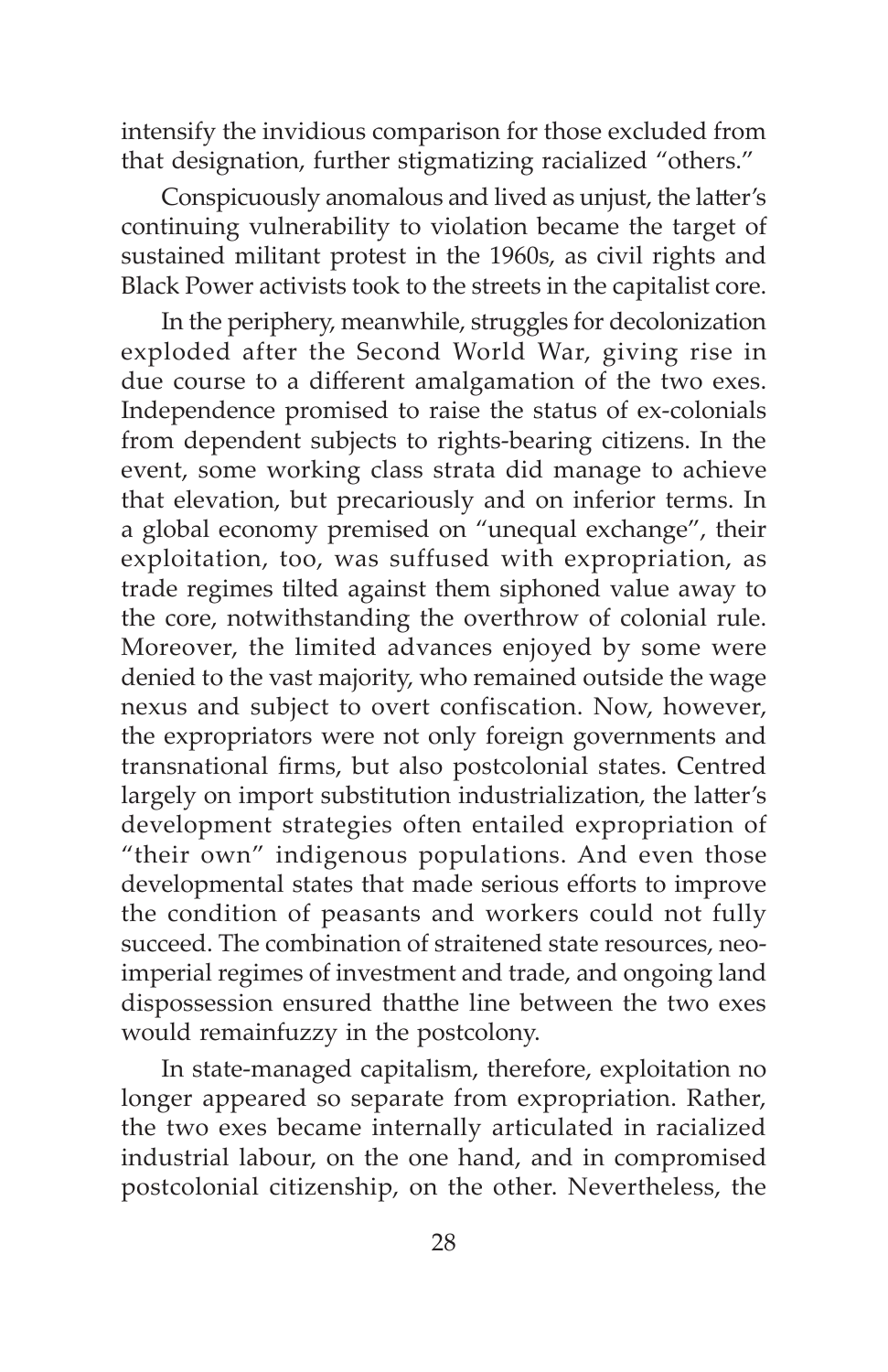distinction between the two exes did not disappear, and "pure" variants of each persisted in core and periphery. Substantial populations were still expropriated pure and simple; and they were almost invariably people of colour; others were "merely" exploited; and they were more likely to be European and "white." What was new, however, was the emergence of hybrid cases in which some people were subject simultaneously to both expropriation and exploitation. Such people remained a minority under statemanaged capitalism, but they were the heralds of a world to come.

When we turn to the present regime, we see a vast expansion of the expropriation/exploitation hybrid. This phase, which I shall call "financialized capitalism", rests on a novel and distinctive nexus. On the one hand, there has been a dramatic shift in the geography and demography of the two exes. Much large-scale industrial exploitation now occurs outside the historic core, in the BRICS countries of the semi-periphery. At the same time, expropriation is on the rise—so much so, in fact, that it threatens to outpace exploitation once again as a source of value. These developments are closely connected. As industry migrates and finance metastasizes, expropriation is becoming universalized, afflicting not only its traditional subjects but also those who were previously shielded by their status as citizen-workers and free individuals.

Debt is a major culprit here, as global financial institutions pressure states to collude with investors in extracting value from defenceless populations. It is largely by means of debt that peasants are dispossessed and corporate land grabs are intensified in the capitalist periphery. But they are not the only victims. Virtually *all* non-propertied postcolonials are expropriated via sovereign debt, as postcolonial states in hock to international lenders and caught in the vise of "structural adjustment" are forced to abandon developmentalism in favour of liberalising policies, which transfer wealth to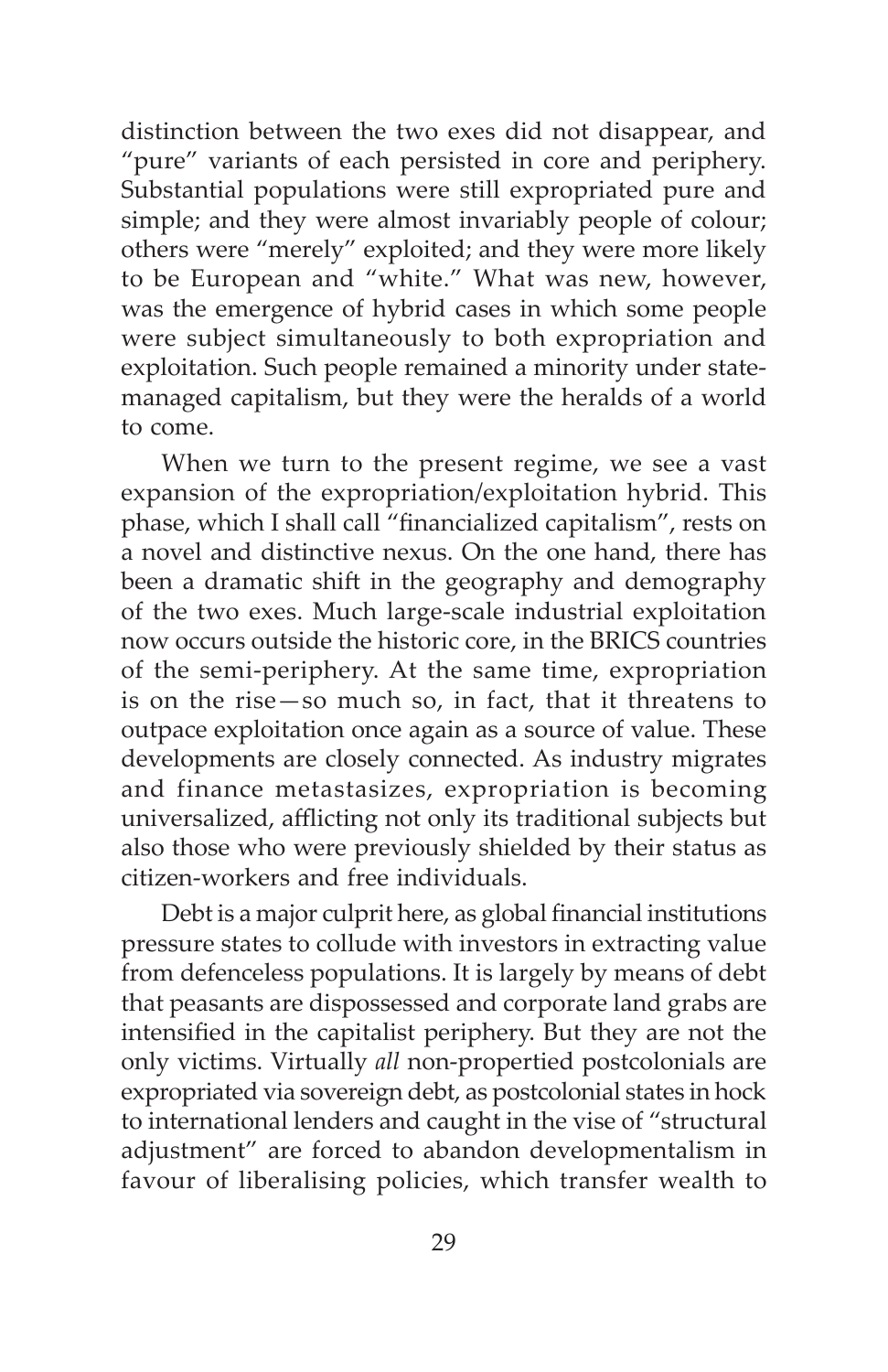corporate capital and global finance. Far from reducing debt, moreover, the restructuring only compounds it, sending the ratio of debt service to GNP soaring skywards and condemning countless generations to expropriation, some long before they are born, and regardless of whether or not they are also subject to exploitation.

It is increasingly by expropriation, too, that accumulation proceeds in the historic core. As low-waged precarious service work replaces unionized industrial labour, wages fall below the socially necessary costs of reproduction. Workers who used to be "merely" exploited are now expropriated too. That doubled condition, previously reserved for minorities but becoming generalized, is compounded by the assault on the welfare state. The social wage declines, as tax revenues previously dedicated to public infrastructure and social entitlements are diverted to debt service and "deficit reduction" in hopes of placating "the markets." Even as real wages plummet, services that used to be provided publicly are off loaded onto families and communities—which is to say, chiefly onto women, who are meanwhile employed in precarious wage work—hence exploited and expropriated coming and going. In the core, moreover, as in the periphery, a race to the bottom drives down corporate taxes, further depleting state coffers and apparently justifying more "austerity"—in effect completing the vicious circle. Additional corporate giveaways eviscerate hard-won labour rights, setting up once-protected workers for violation. Yet they, like others, are expected to buy cheap stuff made elsewhere. In these conditions, continued consumer spending requires expanded consumer debt, which fattens investors while expropriating citizen-workers of every colour, but especially racialized borrowers, who are steered to hyper-expropriative sub-prime and payday loans. At every level and in every region, therefore, debt is the engine driving major new waves of expropriation in financialized capitalism.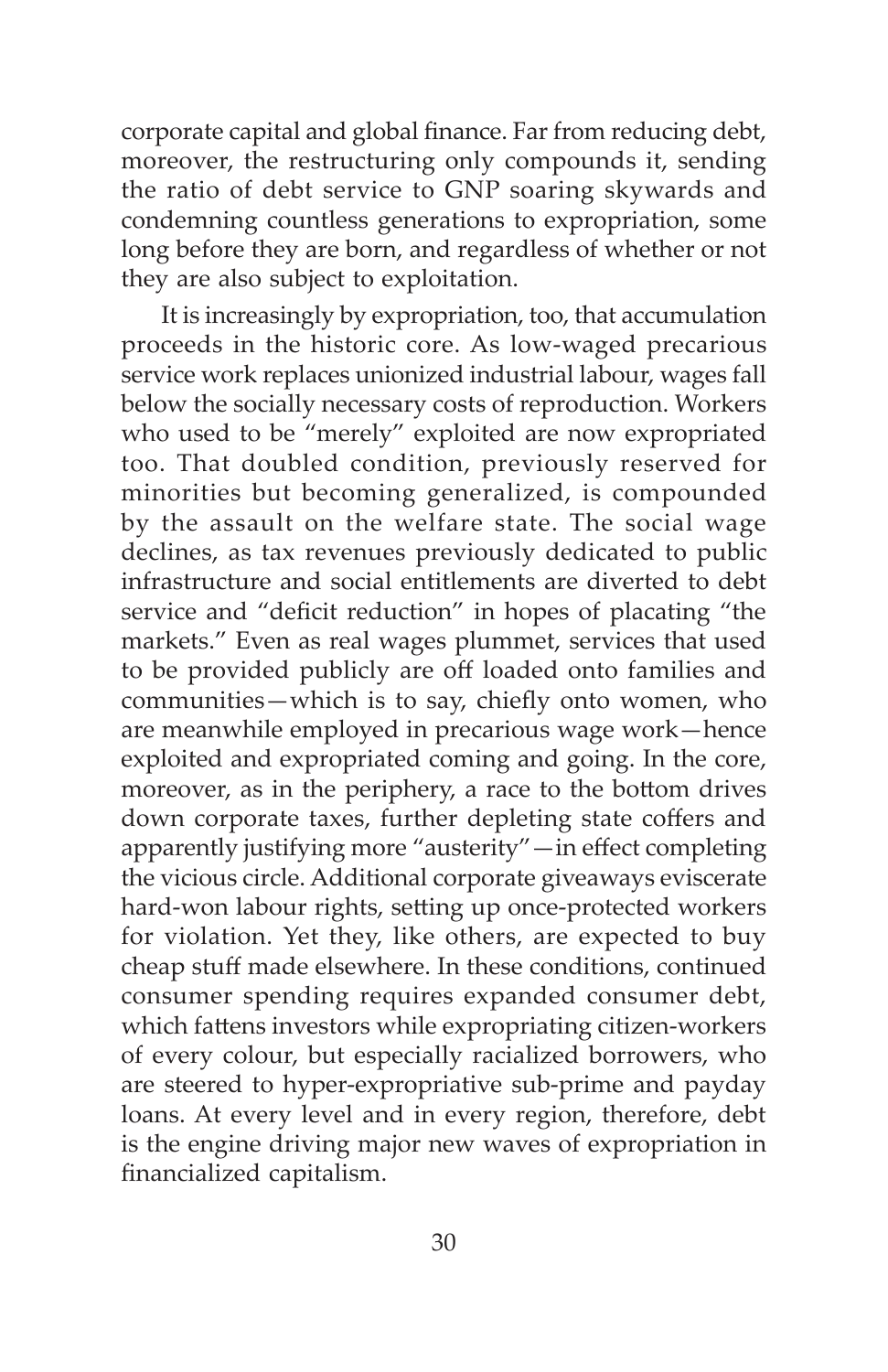In the present regime, then, we encounter a new entwinement of exploitation and expropriation–and a new logic of political subjectivation. In place of the earlier, sharp divide between dependent expropriable subjects and free exploitable workers, there appears a continuum. At one end lies the growing mass of defenceless expropriable subjects; at the other, the dwindling ranks of protected citizen-workers, subject "only" to exploitation. At the centre sitsanew figure, formally free, but acutely vulnerable: the *expropriated-and-exploited citizen-worker*. No longer restricted to peripheral populations and racial minorities, this new figure is becoming the norm. Nevertheless, the expropriation/exploitation continuum remains racialized, as people of colour in both the Global North and the Global South are still disproportionately represented at the expropriative end of the spectrum. They remain racialized and far more likely than others to be poor, unemployed, homeless, hungry, and sick; to be victimized by crime and predatory loans; to be incarcerated and sentenced to death;to be harassed and murdered by the police and the military; to be used as cannon fodder or sex slaves and turned into refugees or "collateral damage" in endless wars.

### Concluding Political Reflections: For Combined Struggle Against the Two Exes

Throughout its history, capitalism has been always entangled with racist and imperialist oppression. The reasons remain obscure when capitalism is understood narrowly, as an economic system centred on the exploitation of free labour in commodity production. Seen that way, it defies understanding why a social formation for which profit is the end-all and be-all should be so enduringly pervaded by systemic racism and imperialism. The mystery dissolves, however, as soon as we view capitalism broadly, as an institutionalized social order that encompasses not only an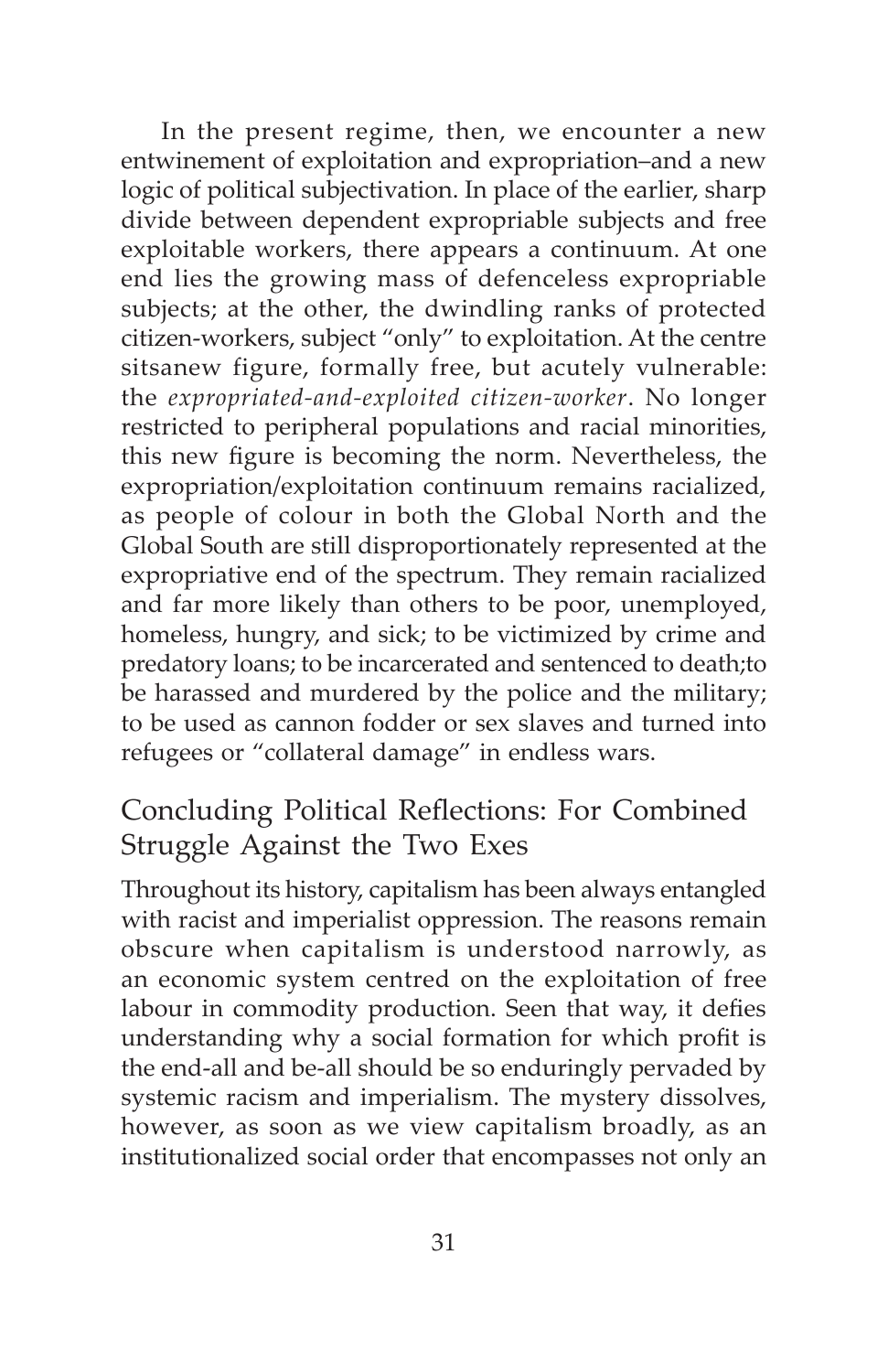official economy but political order that rendersits economy possible. When we adopt that expanded conception, we gain access to deep-seated institutional arrangements that anchor racial and imperial oppression in capitalist society.

What becomes visible, specifically, is the ongoing importance of *expropriation* to capital accumulation. Throughout its history capitalism has consistently relied on expropriation, both to enable exploitation and as a mechanism of accumulation in its own right. Neither an aberration nor a precapitalist vestige, expropriation is as central to capital's "self-expansion" as the exploitation whose profitability it undergirds. Indeed, the mutual imbrication of the two exes is among the defining features of capitalist society and the key to understanding its persistent entanglement with racial and imperial oppression.

What cements that nexusis not just "economics", however, but the *political order* of capitalist society. Political powers, both domestic and international, have always supplied indispensable preconditions for accumulation: property rights and repressive forces, to be sure, but also the legally entrenched hierarchies of status that mark off"free individuals", who can exchange their labour power for wages, from unfree or dependent subjects, whose assets and persons can simply be seized. Codifying that division, capitalism's political orders have cast the first group as rights-bearing citizens, entitled to state protection, while positioning the second as inherently violable "others", bereft of political defences and exposed to predation. Exactly where and how that line is drawn varies historically, according to the regime of accumulation. But status hierarchies dividing the "merely" exploitable from the flat-out expropriable have been present in one form or another in every phase of capitalist development. And they have corresponded in every phase to the global colour line. In every regime, the social divisions that most consistently distinguish free subjects of exploitation from dependent subjects of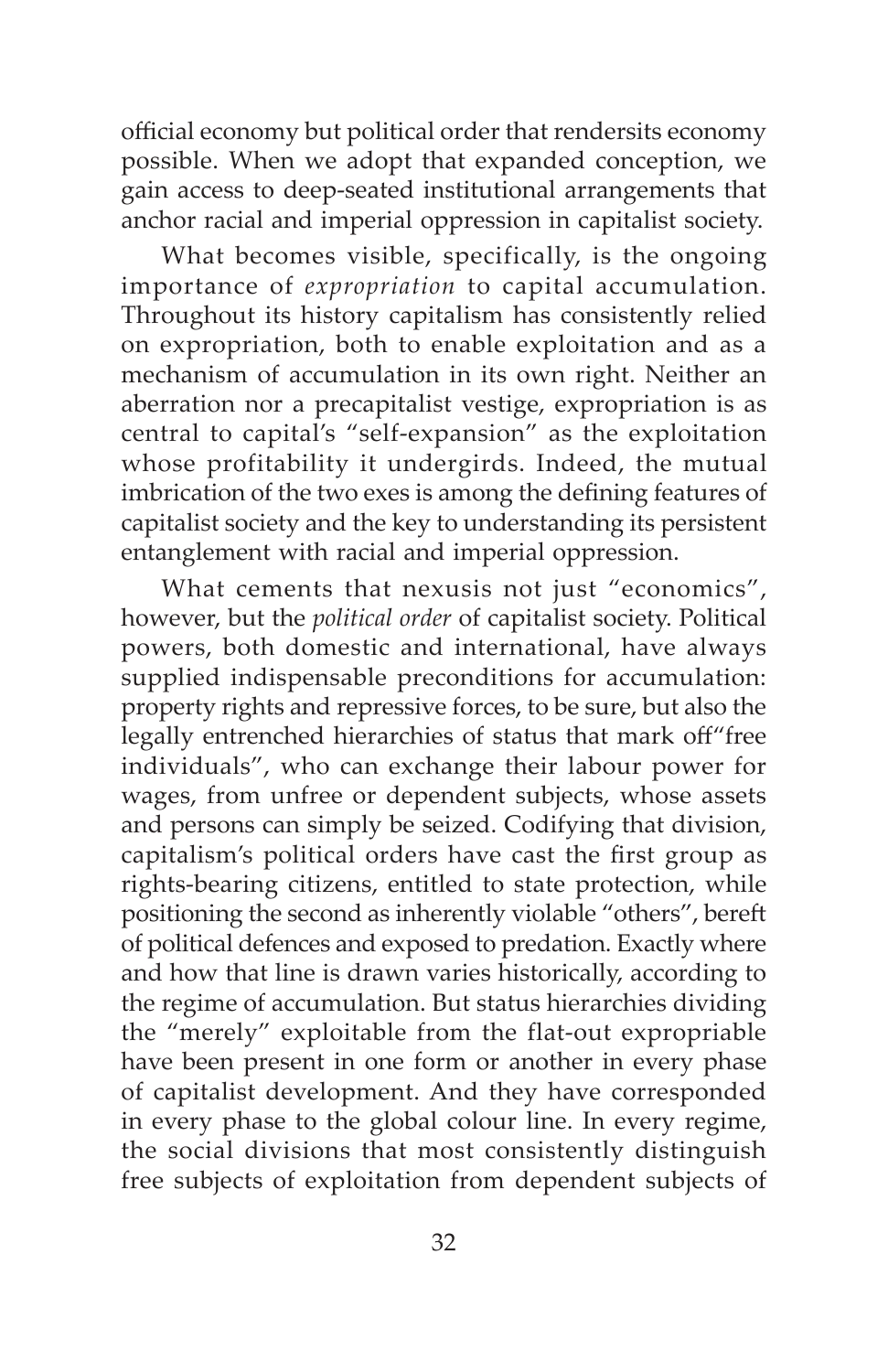expropriation are nation and race. It is tempting to conclude that nation and race just *are* the marks of that distinction in capitalist societies.<sup>12</sup>

The centrality of racism and imperialism to capitalism's history has fatefully shaped the grammar of struggle within and against it. The racialized separation of the two exes has encouraged the "free workers" of the capitalist core to dissociate their interests and aims from those of dependent subjects in the periphery–including the periphery within the core. As a result, what has been understood as class struggle has been all too easily disconnected from struggles against slavery, imperialism and racism–when not posed directly against them. And the converse has also been true. Movements seeking to overcome imperialism and racism have often despaired of alliances with "labour" when they have not altogether disdained them. The effect throughout capitalism's history has been to weaken the forces of emancipation.

The analysis developed here suggests the pressing need to overcome these separations. Contra traditional understandings of socialism, an exclusive focus on exploitation cannot emancipate working people of any colour or nation. It is also necessary to target expropriation to which exploitation is in any case tied. By the same token, contra liberalism, racism cannot be defeated by legal reform—nor, *pace* nationalism, by enterprise zones, community control or self-determination. What is needed, rather, is to overcome capitalism's stubborn nexus of expropriation and exploitation, to transform the overall matrix, to eradicate both of capitalism's exes by abolishing the larger system that generates their symbiosis.

What are the prospects for such a radicalism today? The perspective outlined here suggests a mixed prognosis. On the one hand, financialized capitalism has softened the mutual separation of the two exes. As industrial production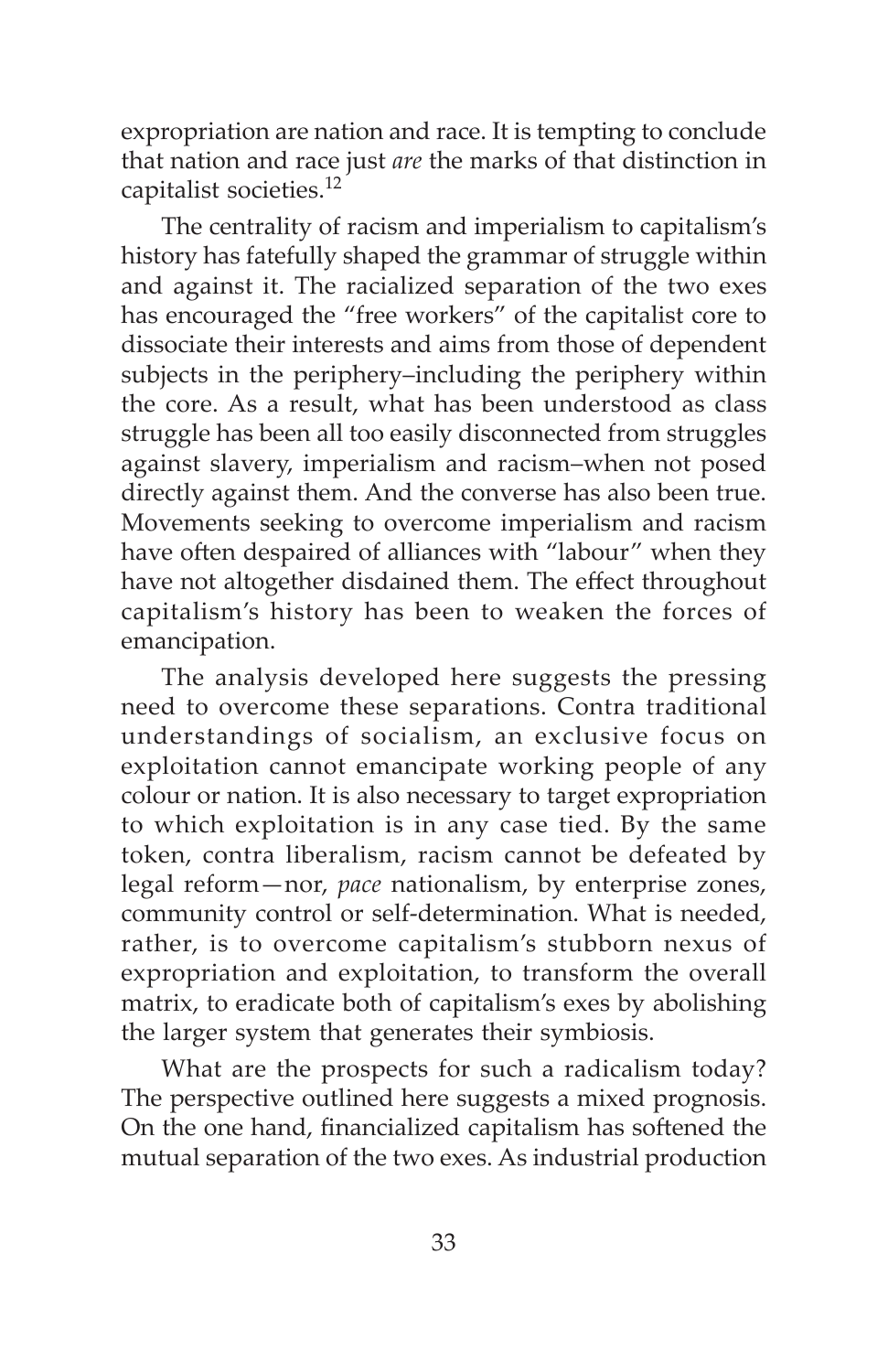is relocated to the semi-periphery and as financialization universalizes debt, capitalism's long-standing practice of assigning exploitation to one group and expropriation to another is giving way to a more complex configuration. As the current regime subjects growing swathes of humanity to both those exes at once, the structural basis of racial and imperial oppression appears to be breaking down. In theory, then, the prospects for cross-racial, transnational alliances should be improving, as should the chances for integrated struggles against both exploitation and expropriation and indeed, against the broader social system that lives off their imbrication.

On the other hand, the actual political landscape is hardly so rosy. Racial and imperial hierarchies persist– even within the fuzzier contours of the present regime. And the new configuration may actually aggravate the antagonisms associated with them, at least in the short run. When centuries of stigma and violation meet capital's voracious need for subjects to exploit and expropriate, the result is intense insecurity and paranoia—hence, a desperate scramble for safety, which often leads to exacerbated racism and intensified ethnonationalism. Certainly, those who were previously shielded from much predation are less than eager to share the burden of it now—and not simply because they racists and xenophobes, although some of them are. It is also that they, too, have legitimate grievances, which come out in one way or another—as well they should. In the absence of a cross-racial, transnational movement to abolish a social system that imposes near-universal expropriation, their grievances find expression in the growing ranks of rightwing authoritarian populisms. Those movements, which flourish both in capitalism's historic core and in its historic periphery, represent the entirely predictable response to the "progressive neoliberalism" that cynically appeals to "fairness" while extending expropriation—asking those who were once protected from the worst by their standing as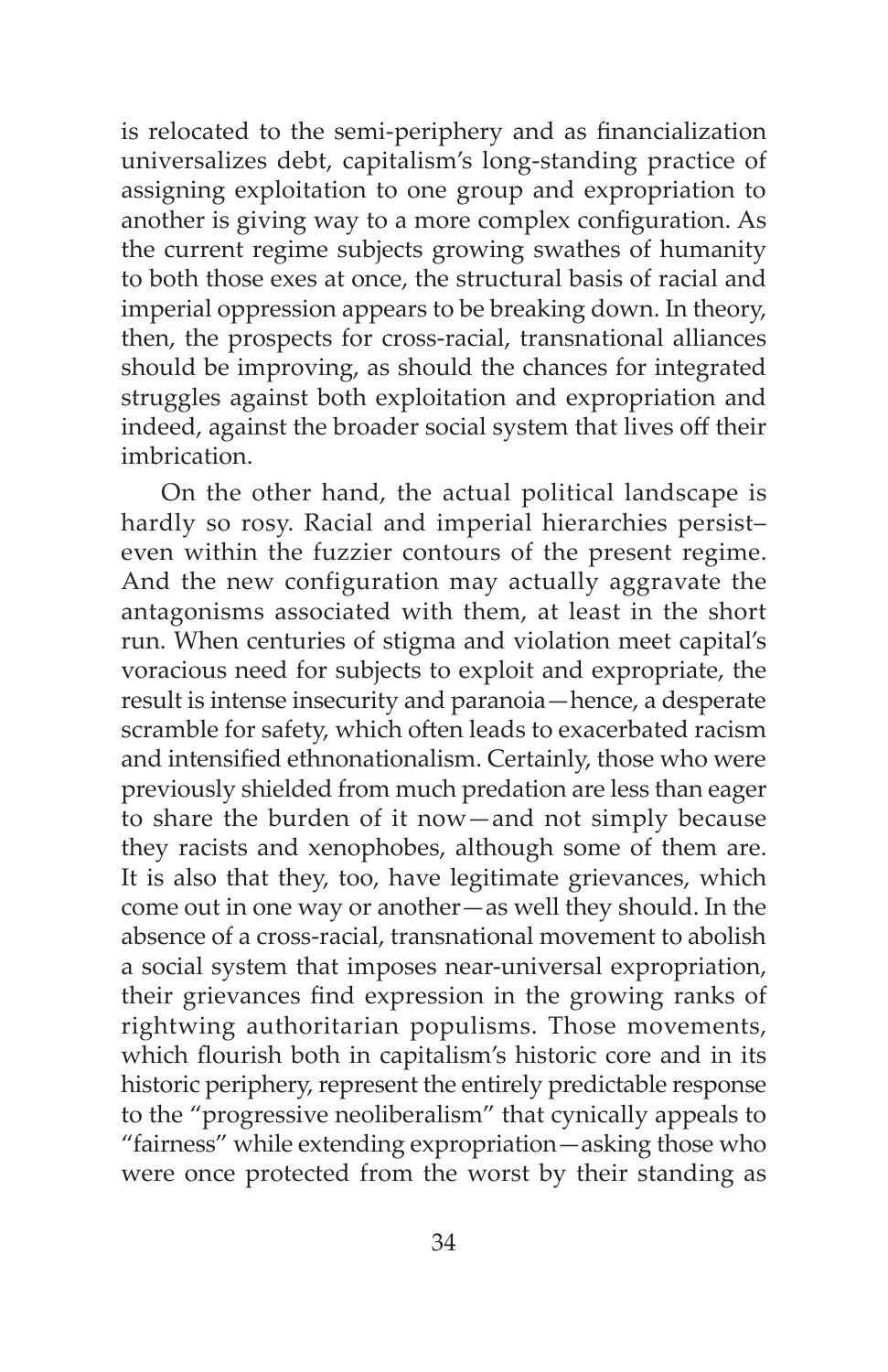"whites" or "Europeans" to give up that favoured status, embrace their growing precarity, and surrender to violation, all while funelling their assets to investors and offering them nothing in return beyond moral approval.<sup>13</sup> In the dog-eat-dog world of financialized capitalism, cross-racial, transnational alliances do not emerge spontaneously from the new, more blurred configuration of the two exes.

Nevertheless, such alliances may be constructed through sustained political effort. The *sine qua non* is a perspective that stresses the symbiosis of exploitation and expropriation in financialized capitalism. By disclosing their mutual imbrication, such a perspective suggests that neither ex can be overcome on its own. Their fate is tied together, as is that of the populations who were once so sharply divided and are now so uncomfortably close. Today, when the exploited are also the expropriated and vice-versa, it might be possible, finally, to envisage an alliance among them. Perhaps in blurring the line between the two exes, financialized capitalism is creating the material basisfor their joint abolition. But it is nevertheless up to us to seize the day and turn a historical possibility into a real historical force for emancipation.

#### References

 I am grateful to Robin Blackburn, Sharad Chari, Rahel Jaeggi, and Eli Zaretsky for helpful comments; to Daniel Boscov-Ellen for research assistance; and especially, to Michael Dawson for inspiration and stimulation.

1. C.L.R. James, *The Black Jacobins* (London: Penguin Books, 1938); W.E.B. Du Bois, *Black Reconstruction in America, 1860–1880* (1938); Eric Williams, *Capitalism and Slavery* (Chapel Hill, NC: University of North Carolina Press, 1944); Oliver Cromwell Cox, *Caste, Class and Race: A Study of Social Dynamics* (Monthly Review Press, 1948); Stuart Hall, "Race, Articulation and Societies Structured in Dominance", *Sociological Theories: Race and Colonialism* (UNESCO, 1980): pp. 305–345; Walter Rodney, *How Europe Underdeveloped Africa* (Howard University Press, 1981); Angela Davis, *Women, Race, and Class* (London: The Women's Press, 1982); Manning Marable, *How Capitalism Underdeveloped Black America* (Brooklyn: South End Press, 1983); Barbara Fields, "Slavery, Race and Ideology in the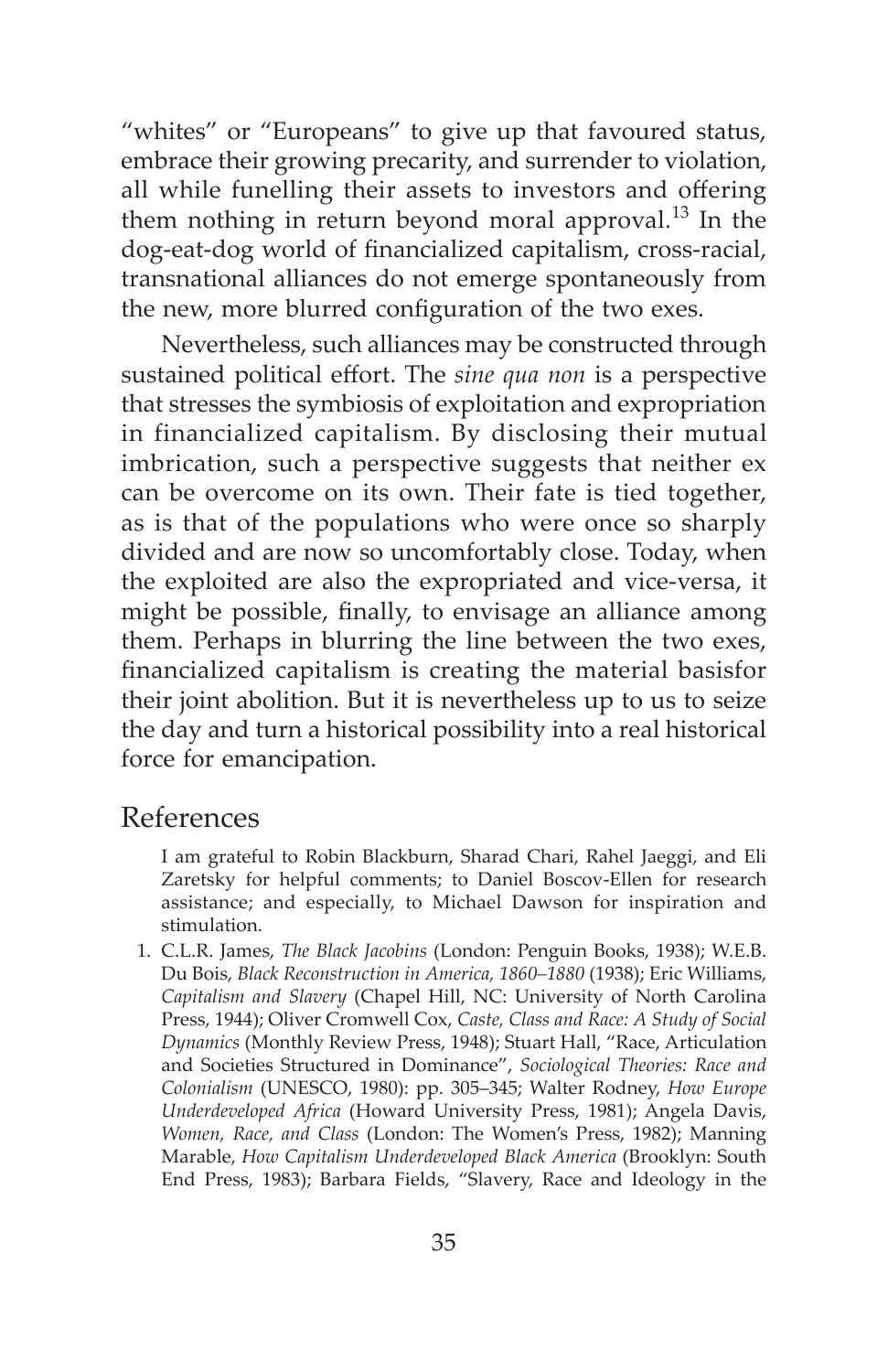United States of America", *New Left Review* I/181 (May-June 1990): 95- 118; Robin D.G. Kelley, *Hammer and Hoe: Alabama Communists During the Great Depression*(University of North Carolina Press, 1990) and *Race Rebels: Culture, Politics, and the Black Working Class*(Free Press, 1996); Cedric Robinson, *Black Marxism* (Chapel Hill, NC: University of North Carolina Press, 1999); David Roediger, *The Wages of Whiteness* (Brooklyn: Verso Books, 1999); Cornel West, "The Indispensability Yet Insufficiency of Marxist Theory" and "Race and Social Theory", both in *The Cornel West Reader* (New York: Basic Civitas Books, 1999), pp. 213–230 and 251–267; Adolph Reed, Jr., "Unravelling the Relation of Race and Class in American Politics", *Political Power and Social Theory* 15 (2002): 265–274;and Keeanga-Yamahtta Taylor, *From Black Lives Matter to Black Liberation* (Haymarket, 2016).

- 2. J.A. Hobson, "Underconsumption and Imperialism", in *Imperialism: Theoretical Directions* (Humanity Books, 2000), pp. 47-64; V.I. Lenin, "Imperialism: The Highest Stage of Capitalism", in *Imperialism: Theoretical Directions* (Humanity Books, 2000), pp. 85-98; Rosa Luxemburg, "Accumulation", in *Imperialism: Theoretical Directions* (Humanity Books, 2000), pp. 99-104; Albert Memmi, *The Colonizer and the Colonized* (Beacon. 1991); Franz Fanon, *The Wretched of the Earth* (Grove Press, 1963); Amilcar Cabral, "Imperialism, Colonialism, and Neocolonialism", in *Imperialism: Theoretical Directions* (Humanity Books, 2000), Andre Gunder Frank, "Capitalist Development of Undervelopment," in *Imperialism: Theoretical Directions* (Humanity Books, 2000), Samir, Amin, *Eurocentrism* (Monthly Review Press, 1989); Immanuel Wallerstein, *World-Systems Analysis: An Introduction* (Duke University Press, 2004), Giovanni Arrighi, *The Long Twentieth Century: Money, Power, and the Origins of Our Times* (Verso, 1994); Edward Said, *Orientalism* (Vintage, 1979); Ellen Meiksins Wood, *Empire of Capital* (Verso, 2005), Anne McClintock, *Imperial Leather: Race, Gender and Sexuality in the Colonial Context* (Routledge, 1995); David Harvey, *The New Imperialism* (Oxford, 2003); Gyan Prakash, *After Colonialism: Imperial Histories and Postcolonial Displacements* (Princeton University Press, 1994); Gayatri Chakravorty Spivak, *Can the Subaltern Speak*?, in *Marxism and the Interpretation of Culture* (University of Illinois, 1988); Utsa Patnaik and Prabhat Patnaik, *A Theory of Imperialism* (Columbia University Press, 2016); *Subaltern Studies Reader: 1986-1995*, ed. Ranajit Guha (Minnesota, 1997); and Alvaro Garcia Linera, *Plebeian Power* (Haymarket Books, 2014).
- 3. Marx himself was passionately concerned with many matters that pertain directly to the processes I have in mind. He wrote in *Capital*, for example, about slavery, colonialism, the expulsion of the Irish, and the "reserve army of labour." But with the exception of the last, these discussions were not systematically elabourated. Nor did they generate categories that play an integral, structural role in his conception of capitalism. See Karl Marx, *Capital Volume I,* trans. Ben Fowkes (London: Penguin Books, 1976): 781-802; 854-870; 914-926; and 931-940. By contrast, a long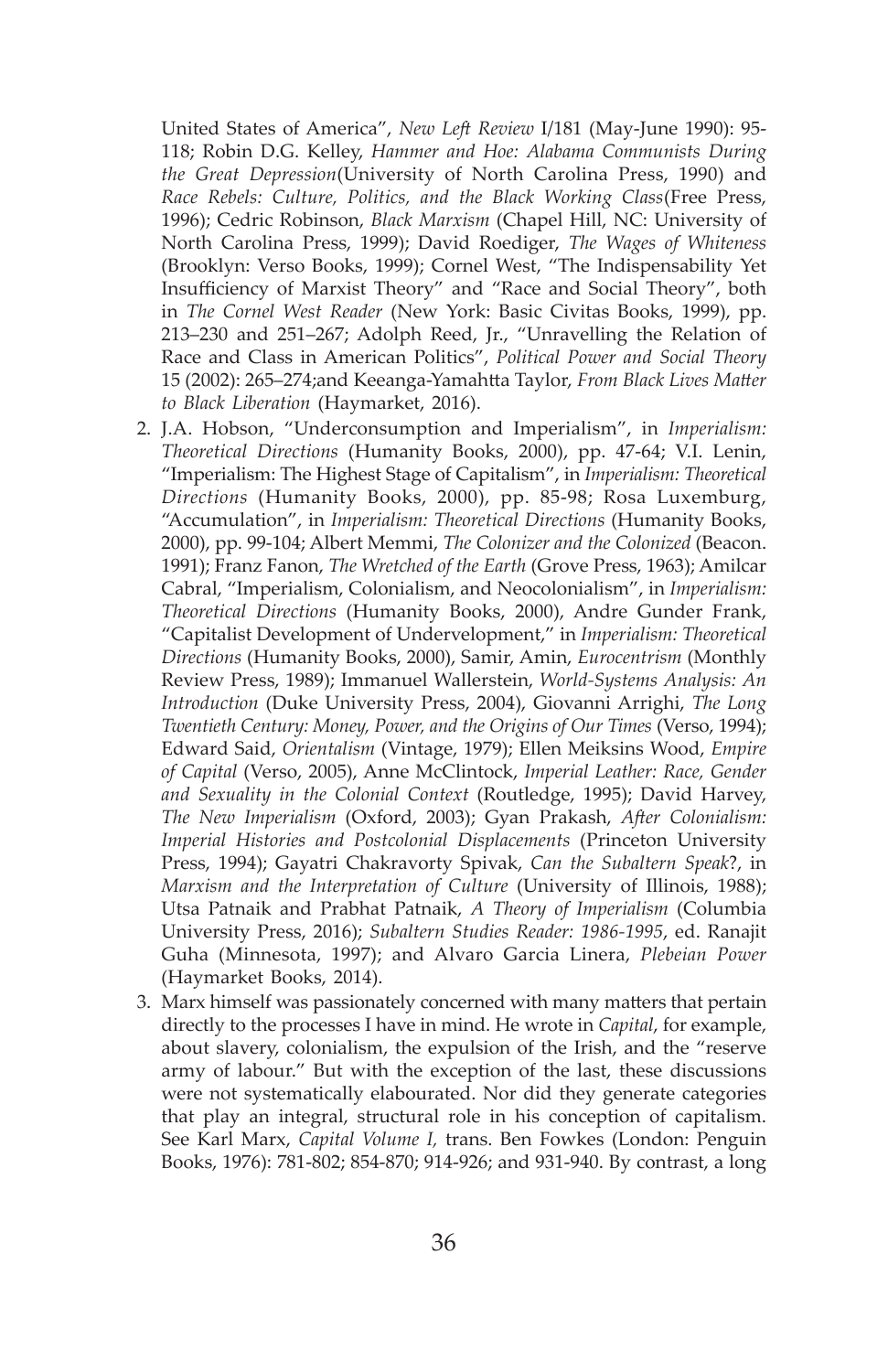line of subsequent thinkers has sought to incorporate the analysis of racial and imperial oppression into Marxism. See notes 1 and 2 above. My own effort builds upon theirs, even as it also develops a distinctive conceptual argument.

- 4. Jason W. Moore, "The Capitalocene Part II: Accumulation by Appropriation and the Centrality of Unpaid Work/Energy", *The Journal of Peasant Studies*, DOI: 10.1080/03066150.2016.1272587 (2017).
- 5. As I shall explain in the following section, such divide-and-rule tactics mobilize racially coded status hierarchies that distinguish citizens from subjects, nationals from aliens, free individuals from slaves, "Europeans" from "natives", "whites" from "blacks", entitled "workers" from dependent "scroungers."
- 6. Marx, *Capital I*, pp. 873-876.
- 7. For another account that extends the concept of primitive accumulation beyond initial stockpiling, see the chapter on "Extended Primitive Accumulation" in Robin Blackburn, *The Making of New World Slavery: From the Baroque to the Modern, 1492–1800* (Verso, 2010).
- 8. The dependence of accumulation on subjectivation is a special case of a larger phenomenon. In other respects, too, capitalism's "economic subsystem" depends for its very existence on conditions external to it, including some that can only be assured by political powers. Evidently, accumulation requires a legal framework to guarantee property rights, enforce contracts, and adjudicate disputes. Equally necessary are repressive forces, which suppress rebellions, maintain order, and manage dissent. Then, too, political initiatives aimed at managing crisis have proved indispensable at various points in capitalism's history, as has public provision of infrastructure, social welfare, and of course money. I discuss those indispensable political functions in "Behind Marx's Hidden Abode: For an Expanded Conception of Capitalism", *New Left Review* 86 (2014) pp. 55-72 and in "Legitimation Crisis? On the Political Contradictions of Financialized Capitalism", *Critical Historical Studies*  Vol. 2, No. 2 (2015), pp. 1–33. I focus here, by contrast, on the equally necessary function of political subjectivation.
- 9. Judith Shklar, *American Citizenship: The Quest for Inclusion* (Harvard University Press, 1998).
- 10. Marx, *Capital I*, p. 915.
- 11. African-Americans are a case in point. Displaced by agricultural mechanization and flocking to northern cities, many joined the industrial proletariat, but chiefly as second-class workers, consigned to the dirtiest, most menial jobs. In this era, their exploitation was overlaid by expropriation, as capital failed to pay the full costs of their reproduction. What undergirded that arrangement was their continuing political subjection under Jim Crow. Throughout the era of state-managed capitalism, Black Americans were deprived of political protection, as segregation, disfranchisement, and countless other institutionalized humiliations continued to deny them full citizenship.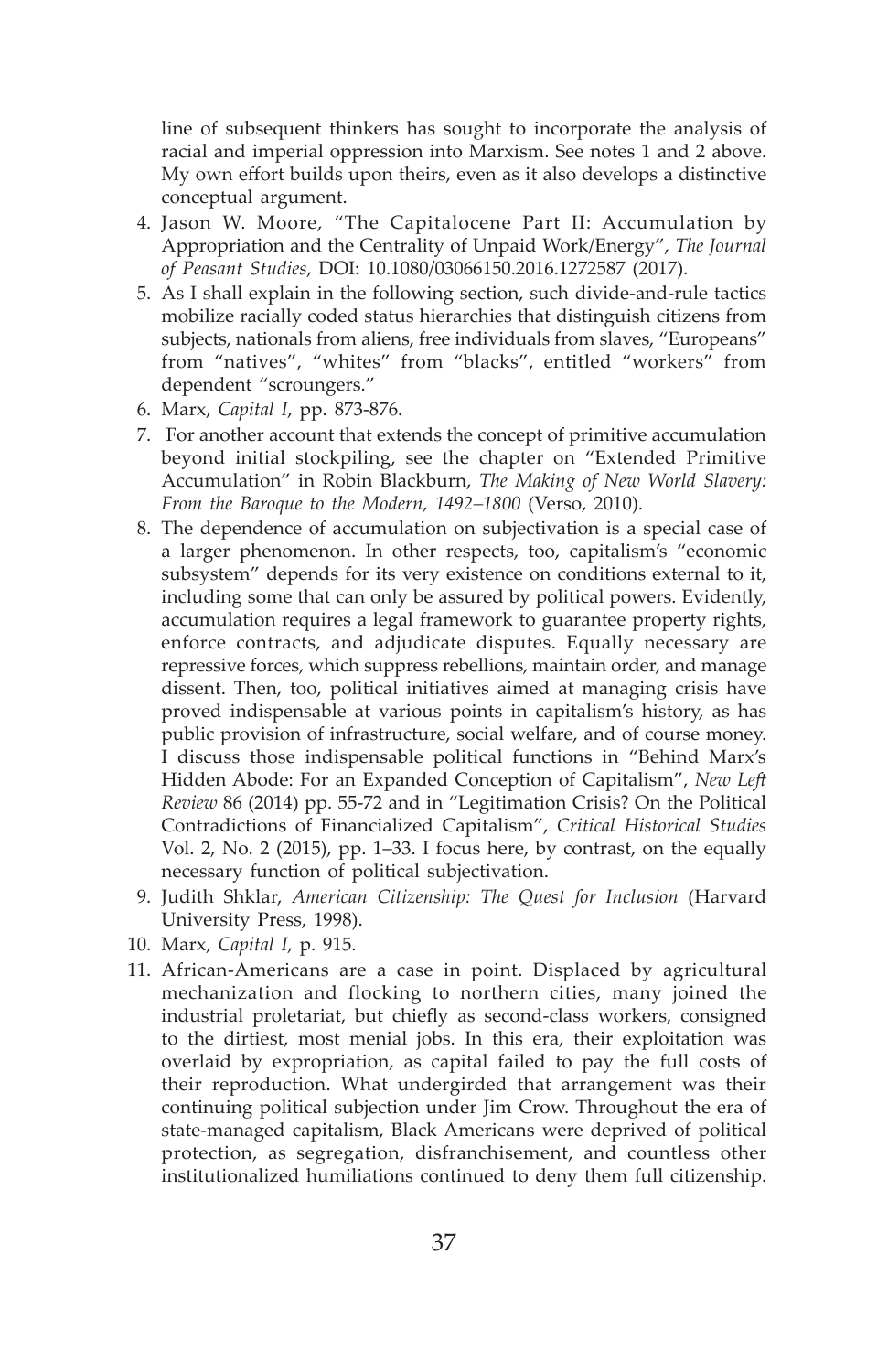Even when employed in northern factories, they were still constituted as more or less expropriable, not as fully free bearers of rights. They were expropriated and exploited simultaneously. In general, then, I am suggesting that the situation of racialized labour in state-managed capitalism combined elements of expropriation with elements of exploitation. On the one hand, workers of colour in the US core were paid a wage, but one that was less than the average socially necessary costs of their reproduction. On the other hand, they had the formal status of free persons and US citizens, but they could not call on public powers to vindicate their rights; on the contrary, those who were supposed to protect them from violence were often perpetrators of it. Thus, their status amalgamated both political and economic aspects of the two exes. It is better understood in this way, as an amalgam or hybrid of exploitation and expropriation, than via the more familiar concept of "super-exploitation." Although that term is undeniably evocative, it focuses exclusively on the economics of the racial wage gap, while ignoring the status differential. My approach, in contrast, aims to disclose the entwinement of economic predation with political subjection. For super-exploitation see, e.g. Ruy Mauro Marini, *Dialéctica de la Dependencia* (Mexico City: Ediciones Era, 1973).

- 12. Tempting, but not strictly entailed. The account proposed here does not preclude the possibility of additional levels of analysis, including those directed at the unconscious, irrational dimensions of racial and national animosity. Moreover, as I explain below, the power of race and nation to divide populations may survive the scrambling of the distinction between the two exes, as appears to be the case now, in financialized capitalism.
- 13. Nancy Fraser, "Progressive Neoliberalism versus Reactionary Populism: A Hobson's Choice", in *The Great Regression*, ed. Heinrich Geiselberger (Suhrkamp Verlag and Polity Press, 2017); and "From Progressive Neoliberalism to Trump–and Beyond", *American Affairs,*  Vol. I, No. 4 (Winter 2017), pp. 46–64. Also posted online at https:// americanaffairsjournal.org/2017/11/progressive-neoliberalism-trumpbeyond/ and at https://www.versobooks.com/blogs/3512-fromprogressive-neoliberalism-to-trump-and-beyond.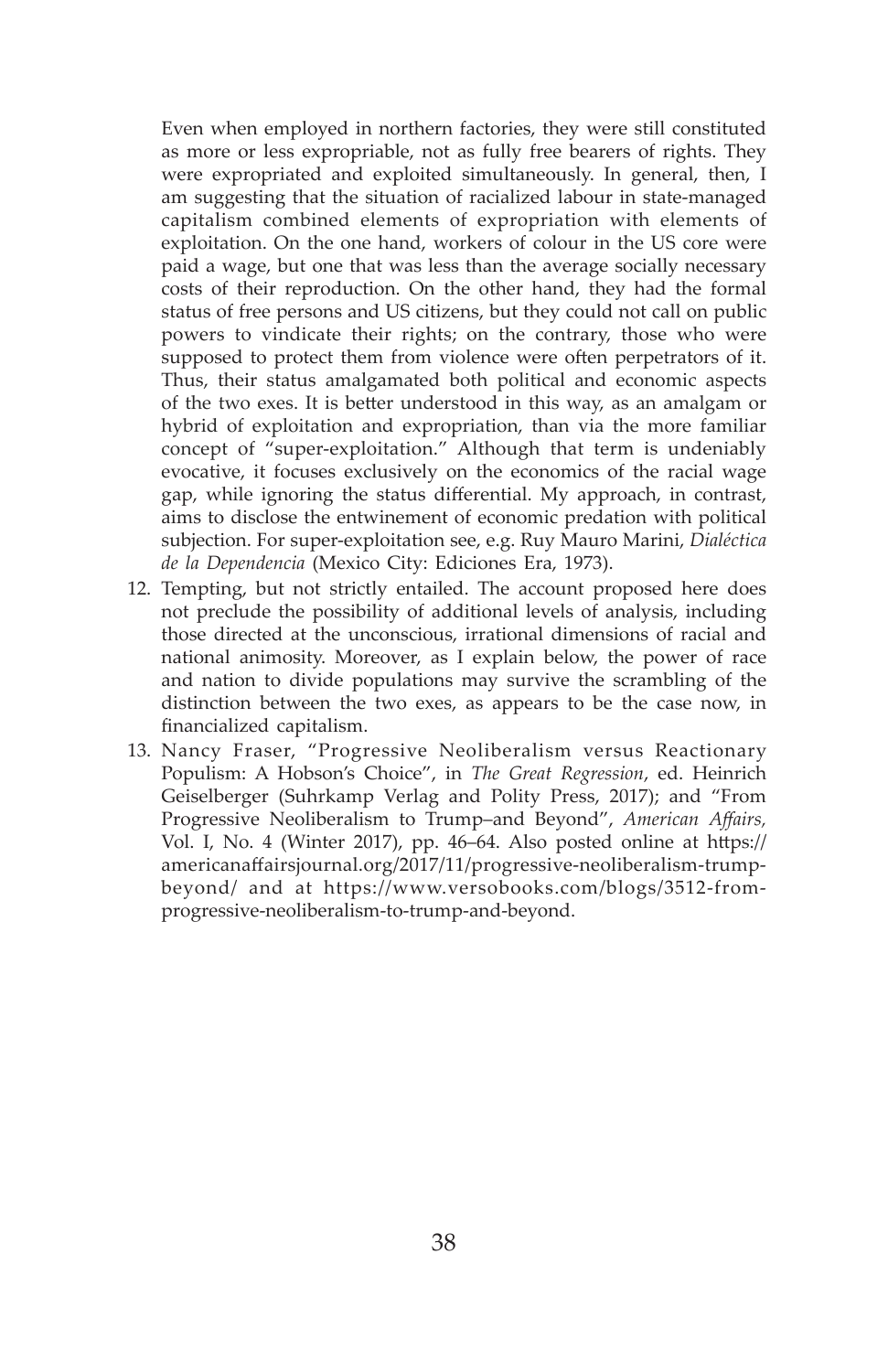# Acknowledgments

The Office of the Dean, Faculty of Social Sciences and the Department of Sociology would like to thank the following individuals for their support in helping organize the lecture:

Professor Nancy Fraser, Henry A. and Louise Loeb Professor of Political and Social Science and professor of philosophy at The New School in New York City, USA for accepting the invitation to deliver the 'Contributions to Contemporary Knowledge Lecture – 2018.'

Professor Ravi Kumar, Associate Professor of Sociology and Associate Dean, Faculty of Social Sciences, South Asian University for agreeing to chair the lecture.

Dr Kavita Sharma, President of South Asian University for her support.

Rosa Luxembourg Stiftung, South Asia office for the financial support.

Dr Dev Nath Pathak from Department of Sociology, South Asian University for coordinating the event.

Professor Sasanka Perera and Dr Ravi Kumar for providing overall guidance.

Rosa Luxemburg Stiftung, South Asia Office for supporting the Department of Sociology for organising the event.

Ms. Ragini Pant, Mr Samson George, Ms Renu Rawat, and Mr Aman Kumar Singh for providing administrative and logistical support.

Dr Vineet Ghildyal and the IT team at SAU for providing IT support.

The following team of candidates in the MA and MPhil/PhD Programs provided immense logistical support towards the success of the event: Shariful Islam, Umesh Joshi, Shray Mehta, Pooja Kalita, Tanvi Bhati, CP Aryal, Anushka Kahandagama, Manu Sakshi, Anish Nair, Binita, Reta, Monika, Richa, Tuisha, Shakya and Rashmi.

Ms Anoli Perera for designing the poster and e-invitations.